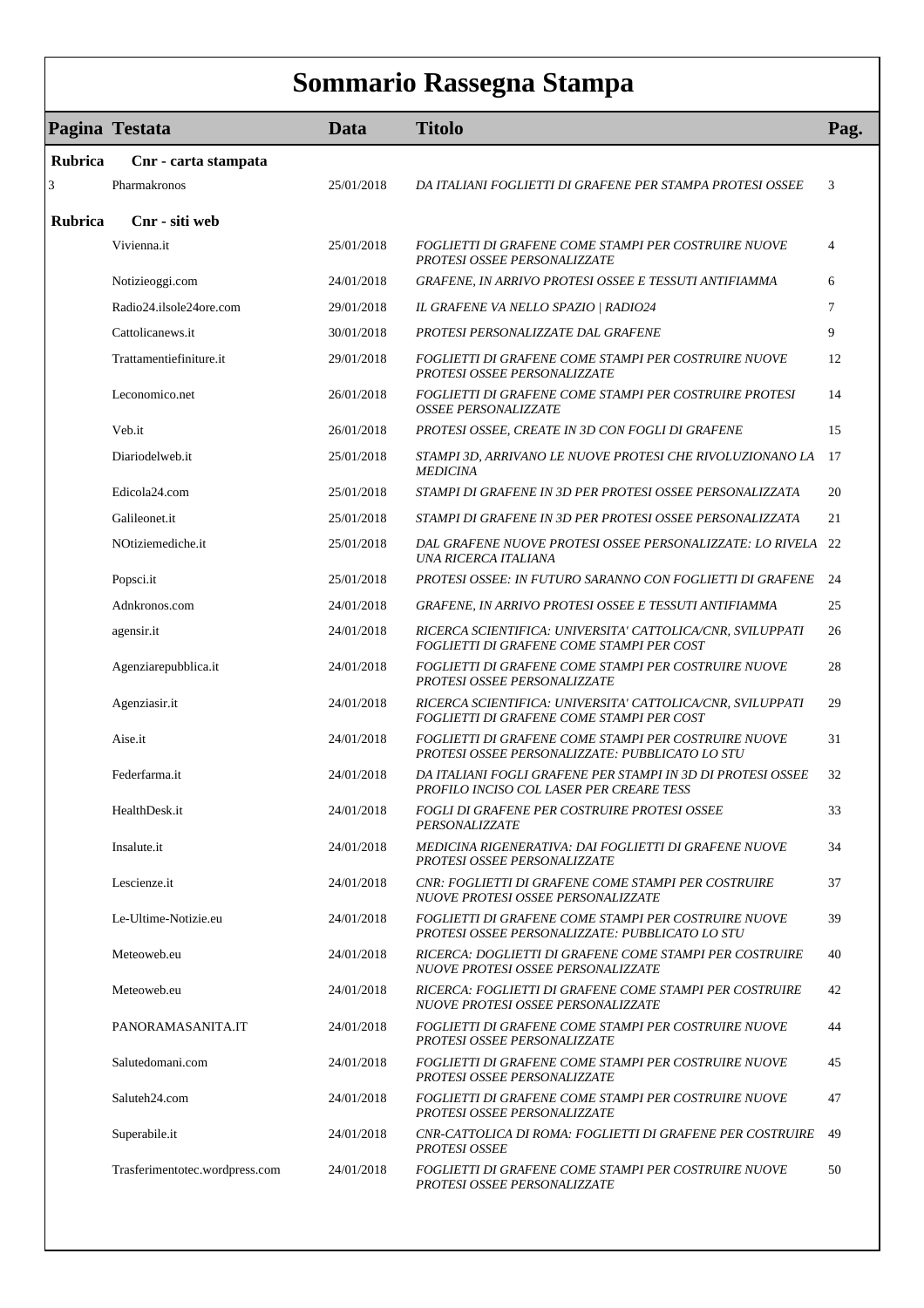| <b>Sommario Rassegna Stampa</b> |                                            |             |                                                                                        |        |  |
|---------------------------------|--------------------------------------------|-------------|----------------------------------------------------------------------------------------|--------|--|
|                                 | Pagina Testata                             | <b>Data</b> | <b>Titolo</b>                                                                          | Pag.   |  |
| Rubrica                         | Cnr - siti web<br>Tutto-Salute.Blogspot.it | 24/01/2018  | SALUTE: DAL CNR I FOGLIETTI DI GRAFENE COME STAMPI PER<br>PROTESI OSSEE PERSONALIZZATE | $52\,$ |  |
|                                 |                                            |             |                                                                                        |        |  |
|                                 |                                            |             |                                                                                        |        |  |
|                                 |                                            |             |                                                                                        |        |  |
|                                 |                                            |             |                                                                                        |        |  |
|                                 |                                            |             |                                                                                        |        |  |
|                                 |                                            |             |                                                                                        |        |  |
|                                 |                                            |             |                                                                                        |        |  |
|                                 |                                            |             |                                                                                        |        |  |
|                                 |                                            |             |                                                                                        |        |  |
|                                 |                                            |             |                                                                                        |        |  |
|                                 |                                            |             |                                                                                        |        |  |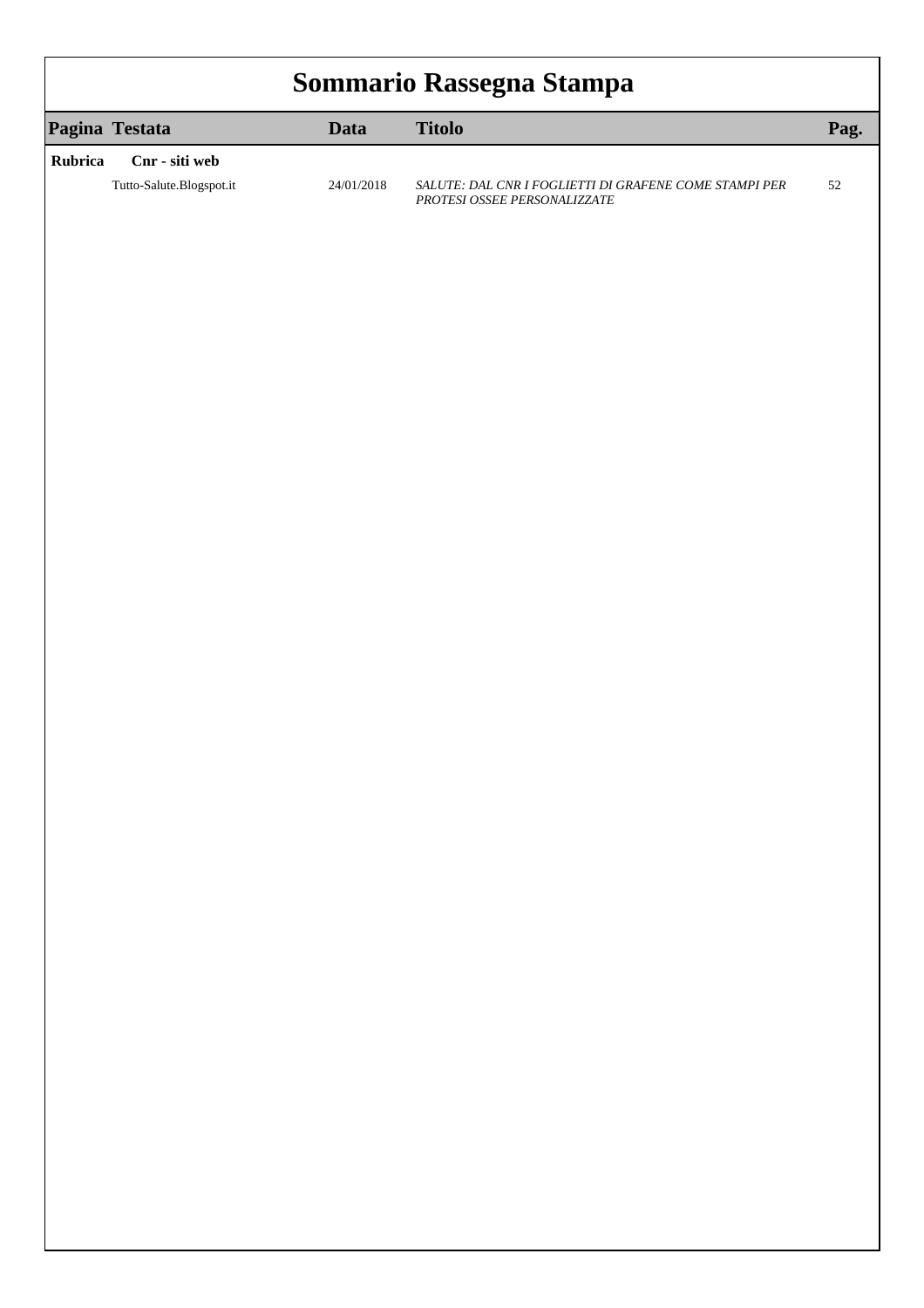3DJLQD Consiglio Nazionale delle Ricerche )RJOLR

### <span id="page-2-0"></span>Da italiani foglietti di grafene per stampa protesi ossee

#### Messi a punto da ricercatori dell'Università Cattolica di Roma con esperti del Cnr

Fogli 'nanotecnologici' di grafene per costruire nuovo tessuto osseo che un giorno potrà essere usato su pazienti per la ricostruzione personalizzata di parti lesionate del loro scheletro. I fogli funzionano come stampi in 3D su cui prende forma il nuovo osso. La figura sullo stampo è incisa da un raggio laser e si può personalizzare a seconda della forma che si vuole ottenere. A sviluppare il nuovo materiale i ricercatori della Facoltà di medicina e chirurgia dell'università Cattolica del Sacro Cuore di Roma, in collaborazione con esperti del Consiglio Nazionale delle Ricerche di Roma. A ottenere il risultato il team di Massimiliano Papi dell'Istituto di Fisica dell'università Cattolica, insieme a Claudio Conti, direttore dell'Istituto dei Sistemi Complessi-Isc del Cnr di Roma, una ricerca pubblicata su '2D Materials'. La scoperta è stata anche citata in un articolo su Nanotechweb.org, rivista online dell'Istituto di fisica del Regno Unito (Iop). L'uso di questi fogli di grafene in campo clinico potrebbe beneficiare anche delle naturali proprietà antibiotiche dell'ossido di grafene. "Il potere antibiotico - spiega Papi - rappresenta, quindi, un ulteriore vantaggio di questo tipo di materiale. Infatti oltre a controllare i processi osteogenici, il grafene possiede anche una naturale attività antibatterica. Questo è particolarmente interessante perché uno dei problemi principali quando si inserisce in un organismo un materiale sintetico è l'insorgenza di infezioni post operatorie". Le cellule mesenchimali stromali (Msc) "sono cellule staminali isolate da tessuti di un individuo adulto, in grado di riparare ossa e cartilagine, ma anche tessuto adiposo, muscoli e vasi", spiega Wanda Lattanzi, ricercatore dell'istituto di Anatomia Umana e Biologia Cellulare dell'Università Cattolica, che ha collaborato allo studio.

 $(R.A.)$ 

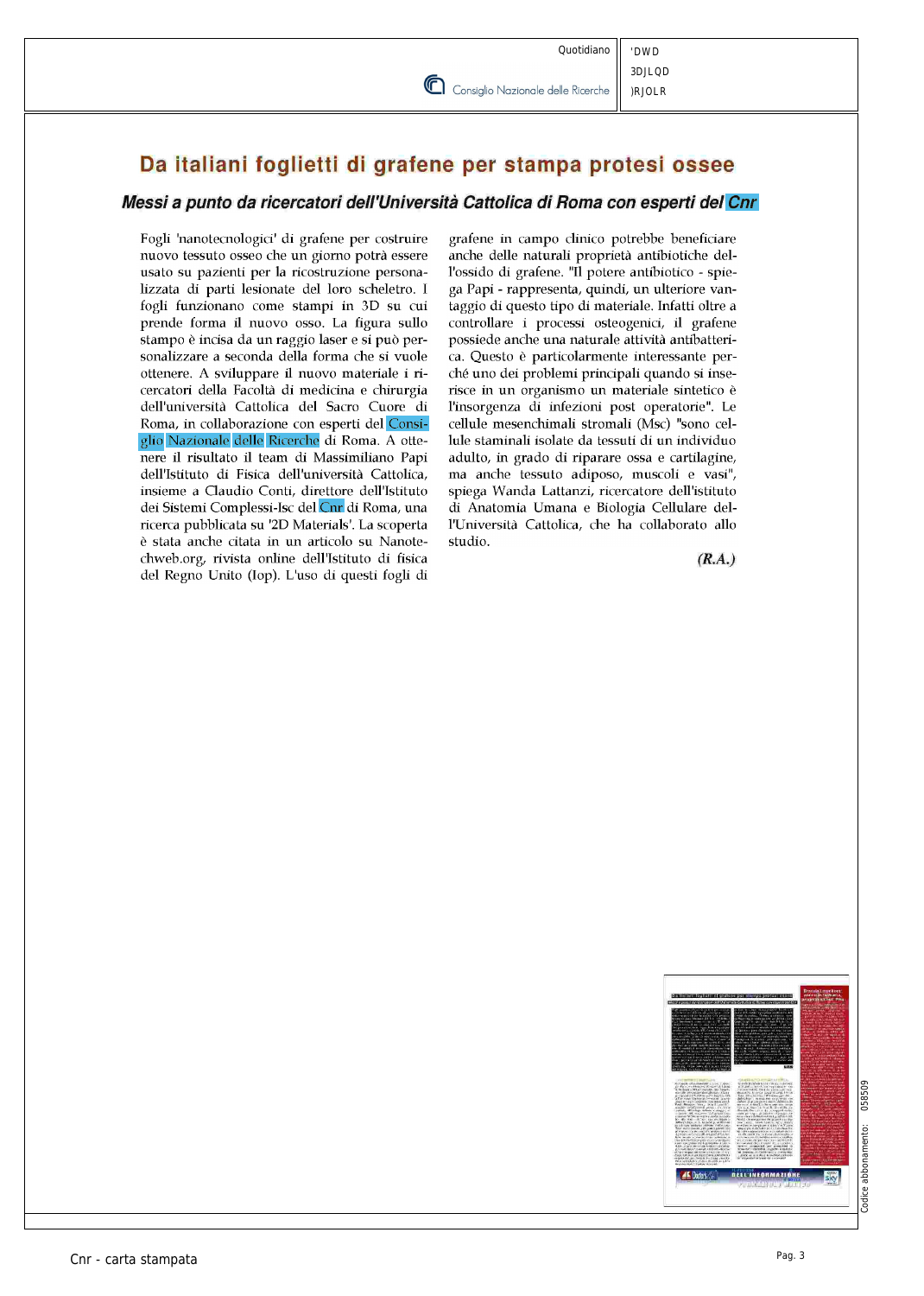<span id="page-3-0"></span>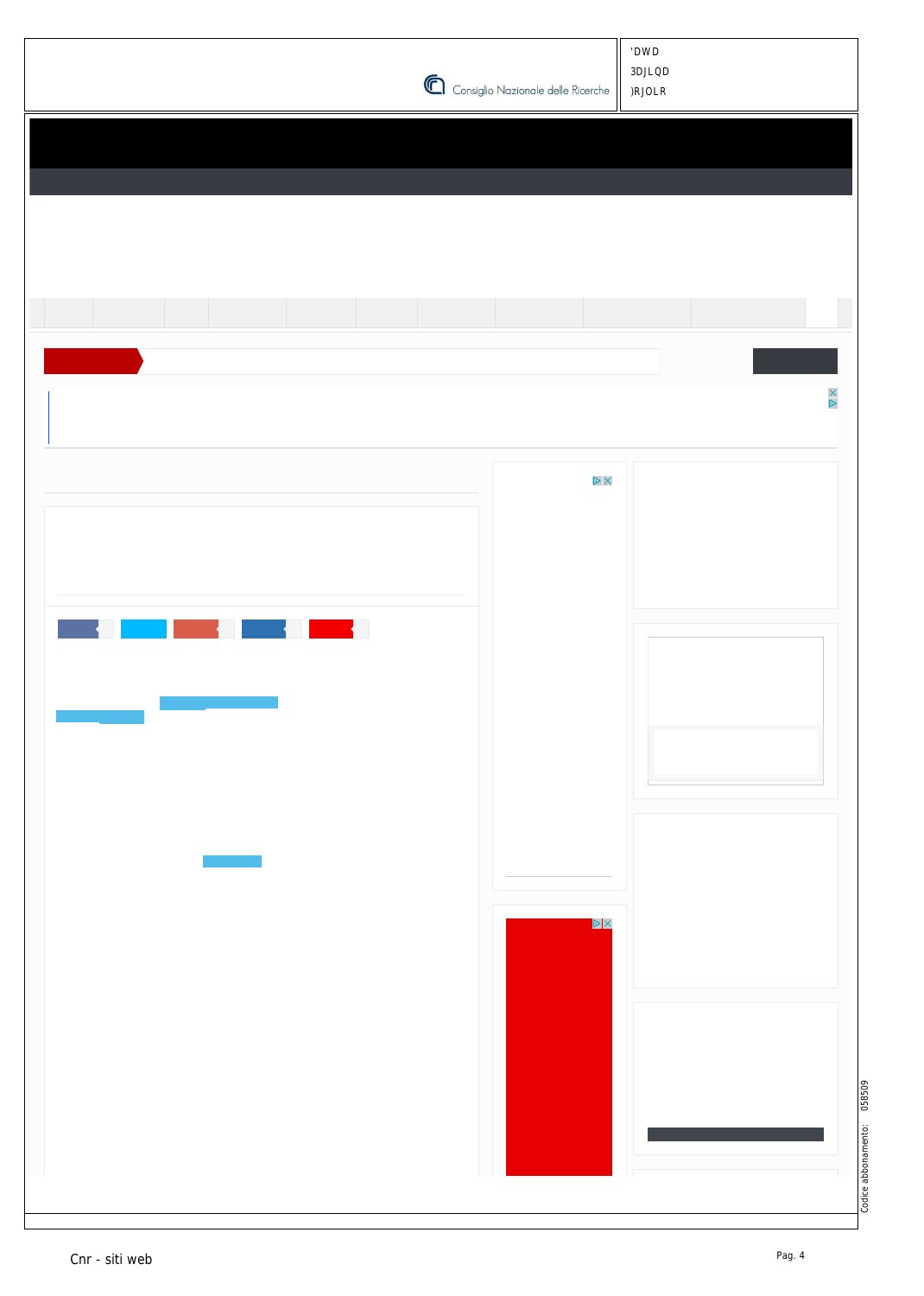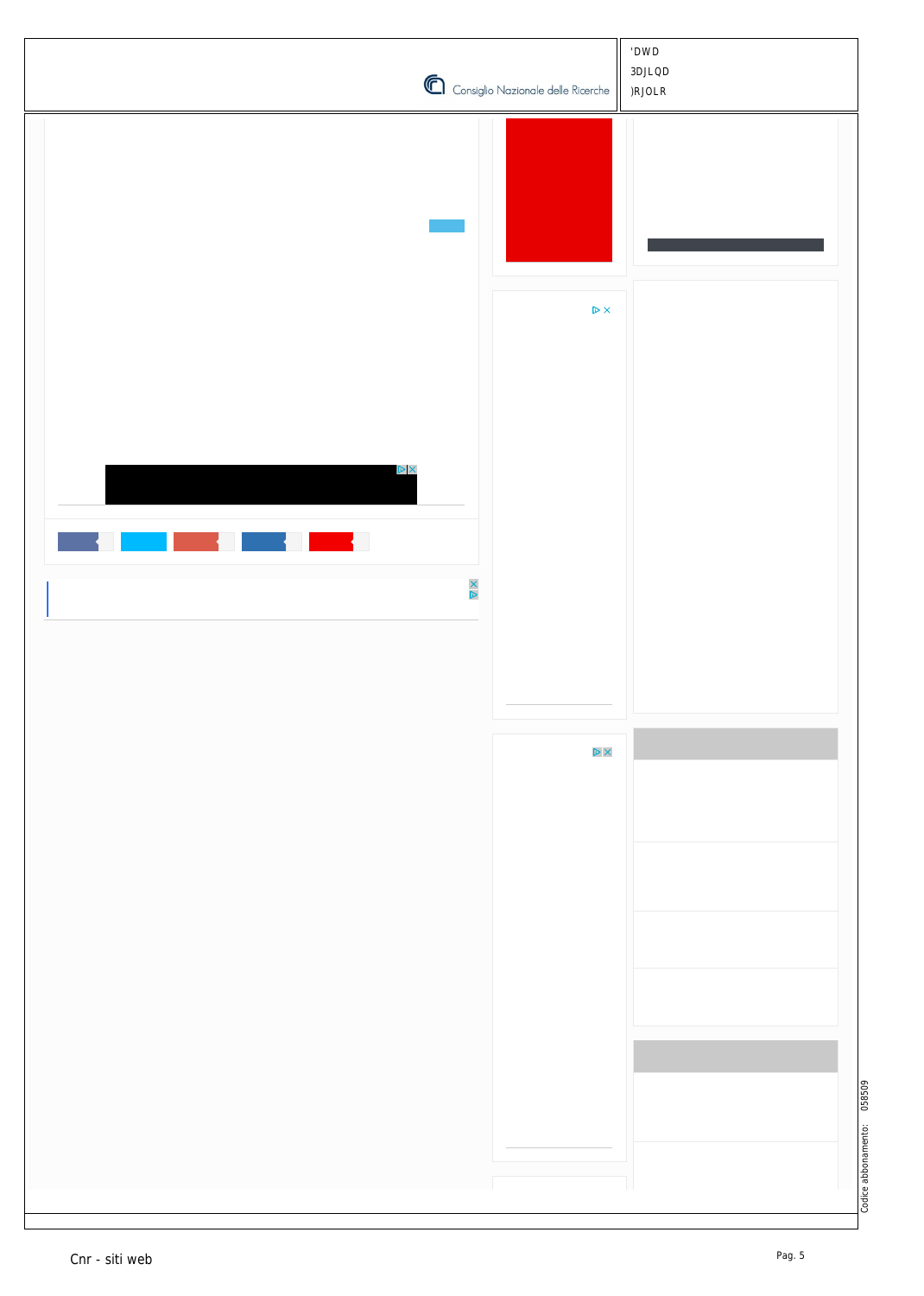Consiglio Nazionale delle Ricerche

Foglio  $\mathbf{1}$ 

#### **GRAFENE. IN ARRIVO PROTESI OSSEE E TESSUTI ANTIFIAMMA**

Pubblicato il: 24/01/2018 18:19 Nuove frontiere sul grafene, il materiale del futuro resistente come il diamante e flessibile come la plastica. La società comasca Directa Plus ha annunciato di aver ottenuto dall'Usa Patent Office statunitense il brevetto per un nuovo prodotto a base di grafene dalle proprietà antifiamma che promette un alto potenziale di innovazione nel settore del tessile, mentre il **Gni** ha annunciato di aver sviluppato foglietti di grafene come stampi per costruire nuove protesi ossee personalizzate, sfruttando anche la naturale proprietà antibatterica di questo super materiale. Directa plus, che conta già sedicesi brevetti per il suo Grafene Plus, spiega che "usato come additivo, il grafene conferisce infatti al prodotto finale la proprietà antifiamma che di solito si ottiene con additivi o trattamenti che possono essere tossici". E la portata innovativa sta proprio qui. La società garantisce, attraverso nove diverse certificazioni, "la non-tossicità e non citotossicità del proprio grafene, oltre che la tollerabilità dermatologica e l'ipoallergenicità dei tessuti" trattati con il proprio grafene. "Abbiamo sviluppato fin dall'inizio -segnala Giulio Cesareo, fondatore e Ceo di Directa Plus- un processo produttivo chemical-free e siamo gli unici produttori ad aver fatto certificare la sicurezza del nostro grafene, e per garantirla anche agli utilizzatori abbiamo conseguito anche le certificazioni di dermatologicamente testato e ipoallergenico per i tessuti con grafene". L'obiettivo indicato da Cesareo è ora "quello di attivare convergenze tecnologiche con il mondo del tessile per abilitare opportunità che fino ad ora non erano state possibili". Una svolta nel settore della salute potrebbe invece arrivare dai 'fogli nanotecnologici' sviluppati da **Cili** e Università Cattolica del Sacro Cuore di Roma. l'obiettivo è costruire un nuovo tessuto osseo che un giorno potrà essere usato su pazienti per la ricostruzione personalizzata di parti lesionate del loro scheletro. In questo caso i fogli di grafene funzionano come stampi in 3D su cui prende forma il nuovo osso. La figura sullo stampo è incisa da un raggio laser e si può personalizzare a seconda della forma che si vuole ottenere. Il risultato si deve al team di Massimiliano Papi dell'Istituto di fisica dell'Università Cattolica insieme al direttore dell'Isc-Ont Claudio Conti, ed è stato reso noto su "2D Materials", rivista scientifica internazionale peer-reviewed che si occupa di nuove applicazioni dei materiali bidimensionali come il grafene. L'uso di questi fogli di grafene in campo clinico potrebbe avere vantaggi anche delle naturali proprietà antibiotiche dell'ossido di grafene. "Il potere antibiotico rappresenta, quindi, un ulteriore vantaggio di questo tipo di materiale" spiega Papi. Oltre infatti a controllare "i processi osteogenici, il grafene possiede anche una naturale attività antibatterica. Un aspetto, evidenzia il fisico, "particolarmente interessante perché uno dei problemi principali quando si inserisce in un organismo un materiale sintetico è l'insorgenza di infezioni post operatorie". La scoperta è stata citata in un articolo su Nanotechweb.org dell'Istituto di fisica del Regno Unito. percorso dei ricercatori parte dalle "cellule mesenchimali stromali, le cellule staminali isolate da tessuti di un individuo adulto, in grado di riparare ossa e cartilagine, ma anche tessuto adiposo, muscoli e vasi" spiega Wanda Lattanzi, ricercatore dell'Istituto di anatomia umana e biologia cellulare dell'Università Cattolica, che ha collaborato allo studio. Gli esperti dell'Università Cattolica si sono resi cont o che a seconda della 'figura' dello stampo impressa sul foglio di grafene con il raggio laser, queste cellule staminali si depositano sul foglio formando nuovo osso in modo ordinato. [ Fonte articolo: **ADNKRONOS 1 Post Views: 1**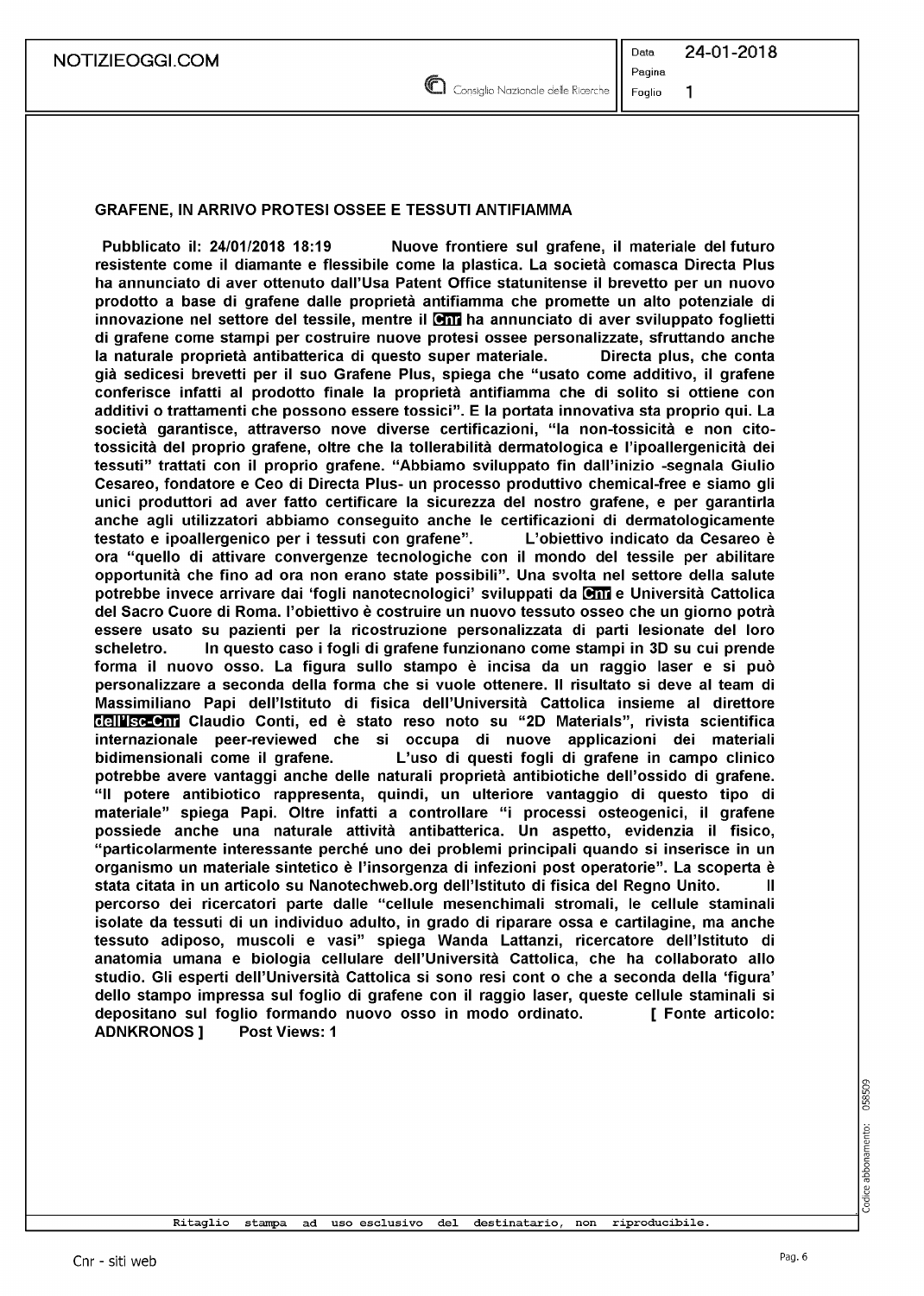<span id="page-6-0"></span>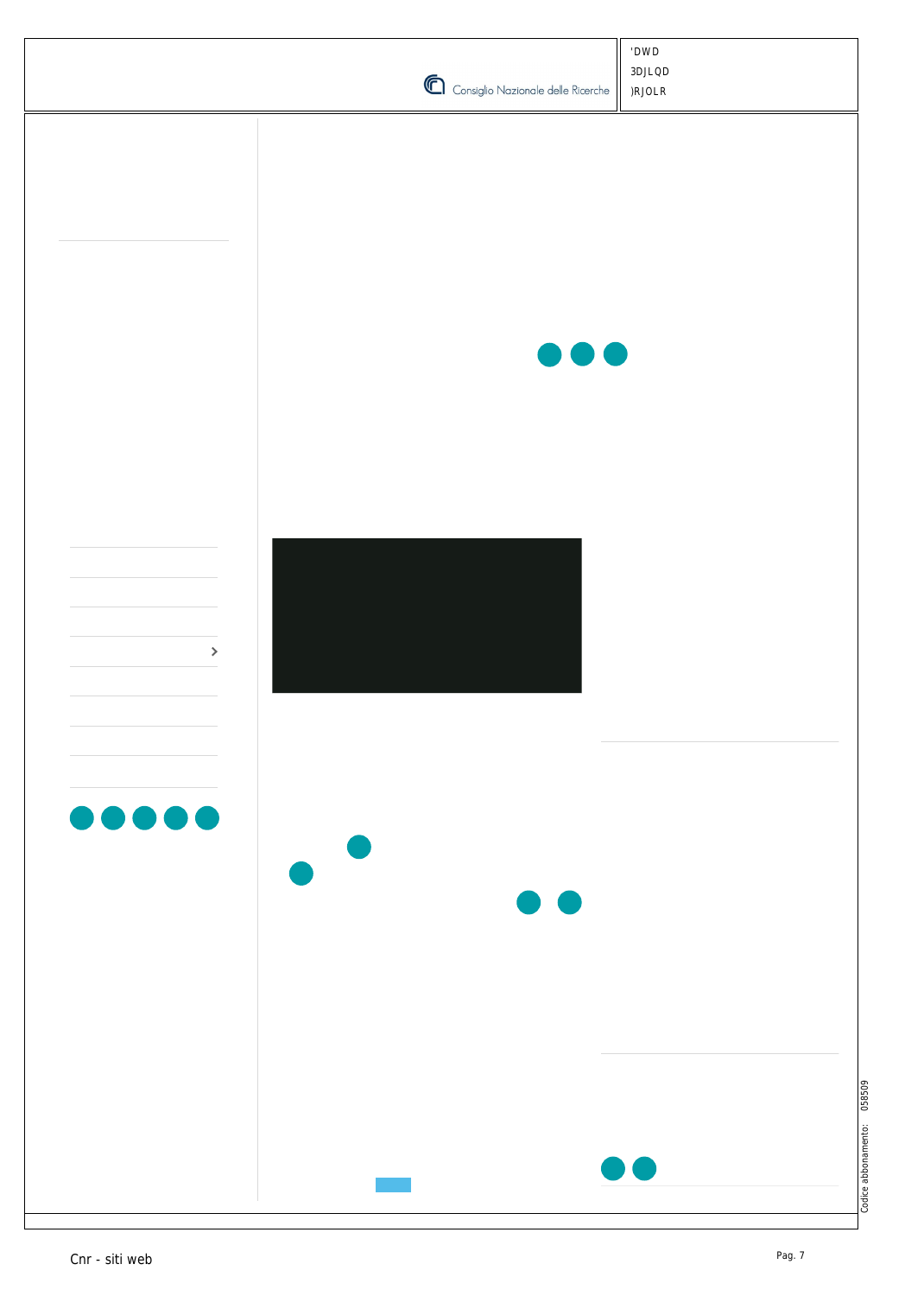<span id="page-7-0"></span>Consiglio Nazionale delle Ricerche GL XQR GHL QXPHURVL SURQUANYWLXZQKAHWNALTRDVGZ QHOO DOYHR GH \*UDSKHQH ODJVKLS LO SURJUDPPD GL ULFHUFD GHOO 8( GD XQ PLOLDUGR GL HXUR GHGLF $\tilde{D}_F^2W_H\tilde{W}_N^3\tilde{Q}_N^3\tilde{Q}_1W^2W_HQ_1W_HQ_2 +$ **3HU TXDQWR SRVVD VHPEUDUH FRQWUR** LQWXLWLYR GLVSHUGHUH LO FDORUH | XQ SUREOHPD QHOOR VSDJLR SHUFKS 1995KHLYSE TXHVWR | PROWR IUHGGR LO YXRWR LPSHGLV DO FDORUH GL VIXJJLUH VLJ JHU FRQYHILRQI SHU FRQGX]LRQH 6HUYRQR+TXLQGL VROX]LRC VRILVWLFDWH H DO WHPSR VWHVVR OHJJHUH SURYD GL JXDVWR & RQ O LQJ ODUFR OROLQD & 8&4792 66 SD5 koR9 °GL /HRQDUGR  $8.84(.81)$ TWJ KF % 7 &  $\big)$  . 4 D 3  $*$  < 8 79% SNPHFW GOT 554J) (& 89B VZ  $5:3989857'$  (\*)\*39\* WNFXHTQYFWJ QF UZSYFY 6H OD GRFFLD GLYHQWDTX8NEFWJYYJ XQ URERW INFGJYJ IN YNB 7JUQ^7JY\JJY +F[TWNYJ TW.I KF % 7 &  $)$  . 4 D 3  $*$  < 8  $; *).$  & 197\* 5:39&9\* 79% INIJSFV@M54) (& 8\$B UJWNHTQTXT XHTRGNSFY STWRFYN[T UTYWJGGJ RI KTSIN J QJ HFXXJ IN FXXI XFSNYFWNF FB 7JUQ^ 7JY\JJY +F[TWNYJ TWJ KF %7&).4  $D3* < 8$ 79%3JXXZSF5JWWWFXHTQI UZSYFYF IN ITRJSNHF 'JF 8J Q TXXJXXNTSJ UJW Q F HTSIN\_NTSF FIINWNYYZWI 7JUQ^ 7JY\JJY +F[TWNYJ 058509 Codice abbonamento: 8 H W N [N Z S H T R R J S Y T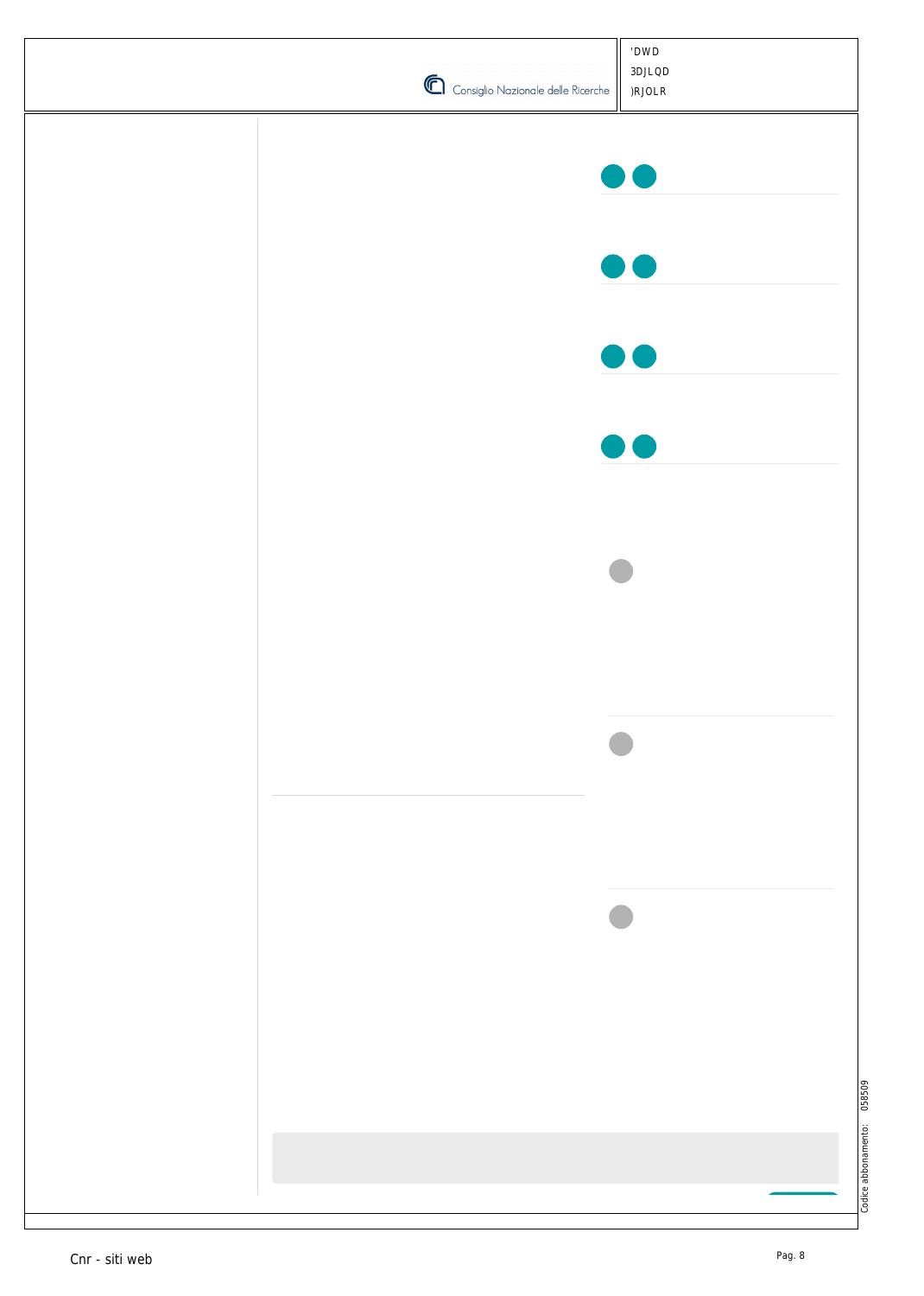<span id="page-8-0"></span>

#### **JHQQDLR**

5LFHUFDWRUL GHOOD ) DFROW j GL 0HGLFLQD H FKLUXUJLD GHOO¶ GHO 6DFUR & XRUH GL 5RPD LQ FROODERUDILRQH FRQ HVSHUWL ( 1DILRQDOH GHOOH 5LFHUFKH GL 5RPD KDQQR VYLOXSSDWR µIRJ QDQRWHFQRORJLFL¶ SHU FRVWUXLUH QXRYR WHVVXWR RVVHR FK HVVHUH XVDWR VX SDJLHQWL SHU OD ULFRVWUXJLRQH SHUVRQDOI OHVLRQDWH GHO ORUR VFKHOHWUR, IRJOL GL JUDIHQH IXQ]LRQI ' VX FXL SUHQGH IRUPD LO QXRYR RVVR /D ILJXUD VXOOR VWDP: XQ UDJJLR ODVHU H VL SXz SHUVRQDOL]]DUH D VHFRQGD GHOOD | YXROH RWWHQHUH

O ULVXOWDWR VL GHYHODOOVLOVHLLDOPLDGQHROOGSDUSRKUWNLWWRWR GL ) LVLFD GHOO 8QLYHUVLW j& DW&NORDOXLOFIDR & QRWHLPH DO SURIHVVRU GLUHWWRUH GHOO, VWLWXWR GHL 6LVWHPL &RPSOHVVL, 6& GHO { VWDWR UHVR QRWR VX '0DWHULDOV ULYLVWD VFLHQWLILFD LO UHYLHZHG FKH VL RFFXSD GL QXRYH DSSOLFD]LRQL GHL PDWHULD FRPH LO JUDIHOH

05850 Codice abbonamento: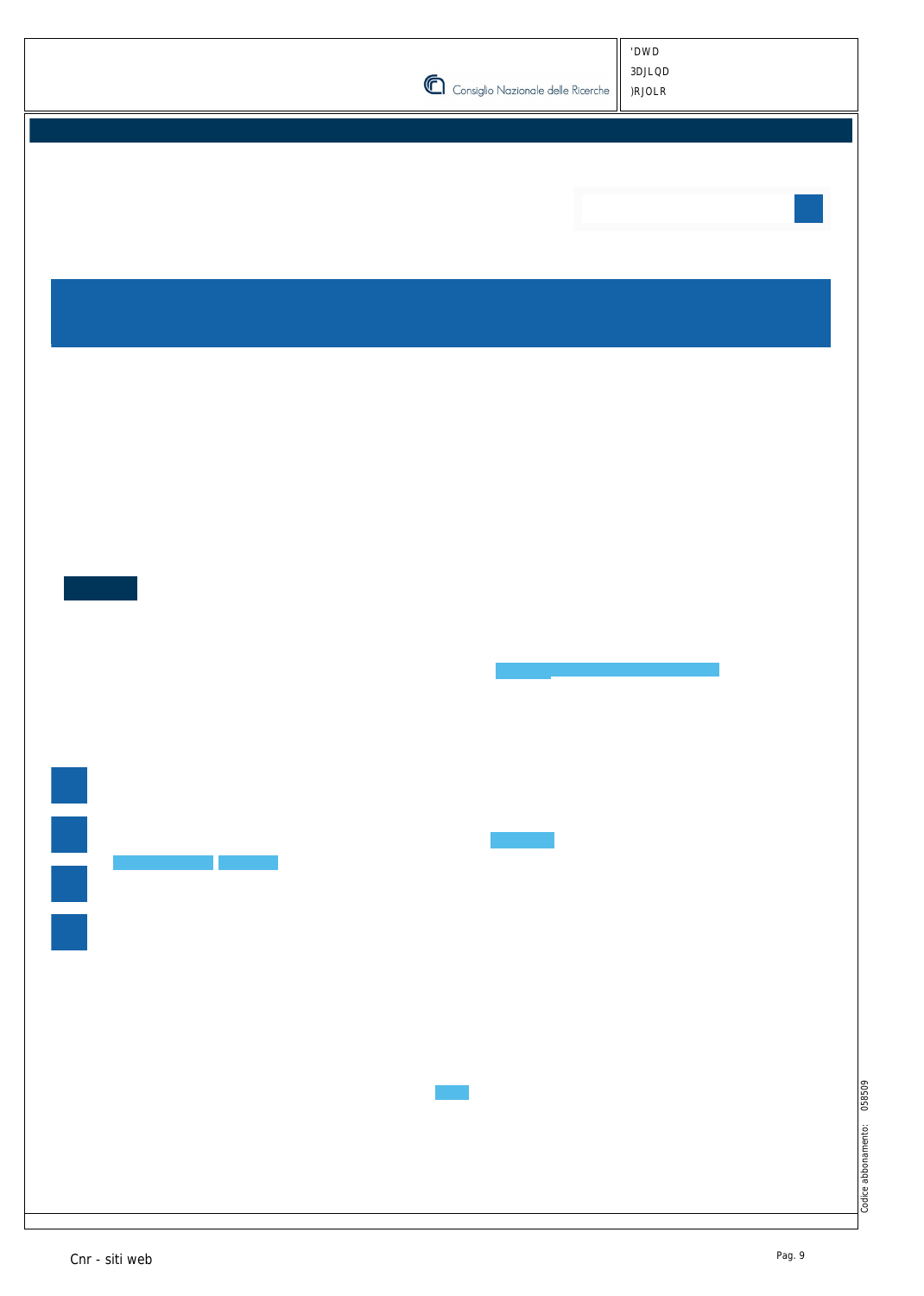/ XVR GL TXHVWL IRJOL GL JUDIHQH LQ FDPSR FOLQLFR SRWUHEE DQFKH GHOOH QDWXUDOL SURSULHWI DQWLELRWLFKH GHOO¶RVVI **DQWLELRWLFR** VSLHJD LO SURIHVVRU 3DSL ± UDSSUHVHQWD T X YDQWDJJLR GL TXHVWR WLSR GL PDWHULDOH, QIDWWL ROWUH D RVWHRJHQLFL LO JUDIHQH SRVVLHGH DQFKH XQD QDWXUDOH DW 4XHVWR q SDUWLFRODUPHQWH LQWHUHVVDQWH SHUFKp XQR GHL TXDQGR VL LQVHULVFH LQ XQ RUJDQLVPR XQ PDWHULDOH VLQWH\ GL LQIHILRQL SRVW RSHUDWRULH'

/D VFRSHUWD q VWDWD DQFK1HDFQLRWNDHWFBXZLHQEXRQUJDUWLFROR VX ULYLVWD RQOLQH GHOO, VWLWXWR GL ILVLFD GHO 5HJQR 8QLWR

<sup>3</sup>/H FHOOXOH PHVHQFKLPDOL VWURPDOL 06& VRQR OH FHOOXOH GD WHVVXWL GL XQ LQGLYLGXR DGXOWR LQ JUDGR GL ULSDUDUF PD DQFKH WHVVXWR DGLSRVR PXVFRODQIGIDYDVL' VSLHJD OD GRW' /DWWDLQLIEHUFDWRUH GHOO¶LVWLWXWR GL \$QDWRPLD 8PDQD H %L GHOO¶8QLYHUVLWj &DWWROLFD FKH KD FROODERUDWR DOOR VW

\*OL HVSHUWL GHOO¶8QLYHUVLW| &DWWROLFD VL VRQR UHVL FRQ µILJXUD¶ GHOOR VWDPSR LPSUHVVD VXO IRJOLR GL JUDIHQH FRQ TXHVWH FHOOXOH VWDPLQDOL VL GHSRVLWDQR VXO IRJOLR IRUPI PRGR RUGLQDWR 3L. SUHFLVDPHQWH ODGGRYH LO ODVHU KD LQI VWDPLQDOL VL DFFXPXODQR H IRUPDQR RVVR ODGGRYH LO IRJOL ODVHU OH VWDPLQDOL QRQ VL WUDVIRUPDQR LQ FHOOXOH 3PDWX GLIIHUHQID GL WUDWWDPHQWL FRQ DJHQWL FKLPLFL SHUPHWWH VXSHUILFLH GHO IRJOLR XQR VSHFLILFR SURILOR H PRGXODUH GL GRYH VL DYUj SL. PDWHULDOH RVVHR

6L WUDWWD GL XQD VRUSUHQGHQWH DSSOLFD]LRQH GHOOD SUR ! ODVHU QHL PH]]L FRPSOHVVL FRQ LPSRUWDQWL DSSOLFD]LRQL LQ VSLHJD LO SSRQWHLVVRU

<sup>3</sup>/D SRVVLELOLW GL PRGXODUH VSD | LDOPHQWH OD FRPSRQHQWH SURIH YD RILSHUPHWWHUHEEH GL SRWHU GLVHJQDUH WHVVXWL DG µSHUVRQDOL]]DWL¶ D VHFRQGD GHO WLSR GL HVLJHQ]D DQDWRPL VLQJROR SDILHQWH '

1HO QRVWUR ODYRUR DEELDPR GLPRVWUDWR FKH q SRVVLELOH LQ FXL OH FHOOXOH VWDPLQDOL PLJUDQR VL RULHQWDQR VL DF UPDWXUDQR¶ VX XQD VXSHUILFLH DSSRVLWDPHQWH SURJHWWDWD GLVHJQR ODVBODSLDDIHQRPVDWUD VWUDWHJLD SRWUHEEH ULYROXILR OD PHGLFLQD H OD FKLUXUJLD ULJHQHUDWLYD SHUFKp FL FRQVH XQD VWUXWWXUD RVVHD SHUVRQDOL]]DWD VX XQD VXSHUILFLH D( /¶DXVSLFLR q FKH L ULVXOWDWL GL TXHVWD ULFHUFD VXL PDWHU SRWHQ]LDOLWj GHOOH FHOOXOH VWDPLQDOL SRUWLQR D XQD QX QDQRPDWHULDOL FRQ SURSULHW; XQLFKH H FRQ XQ QRWHYROH L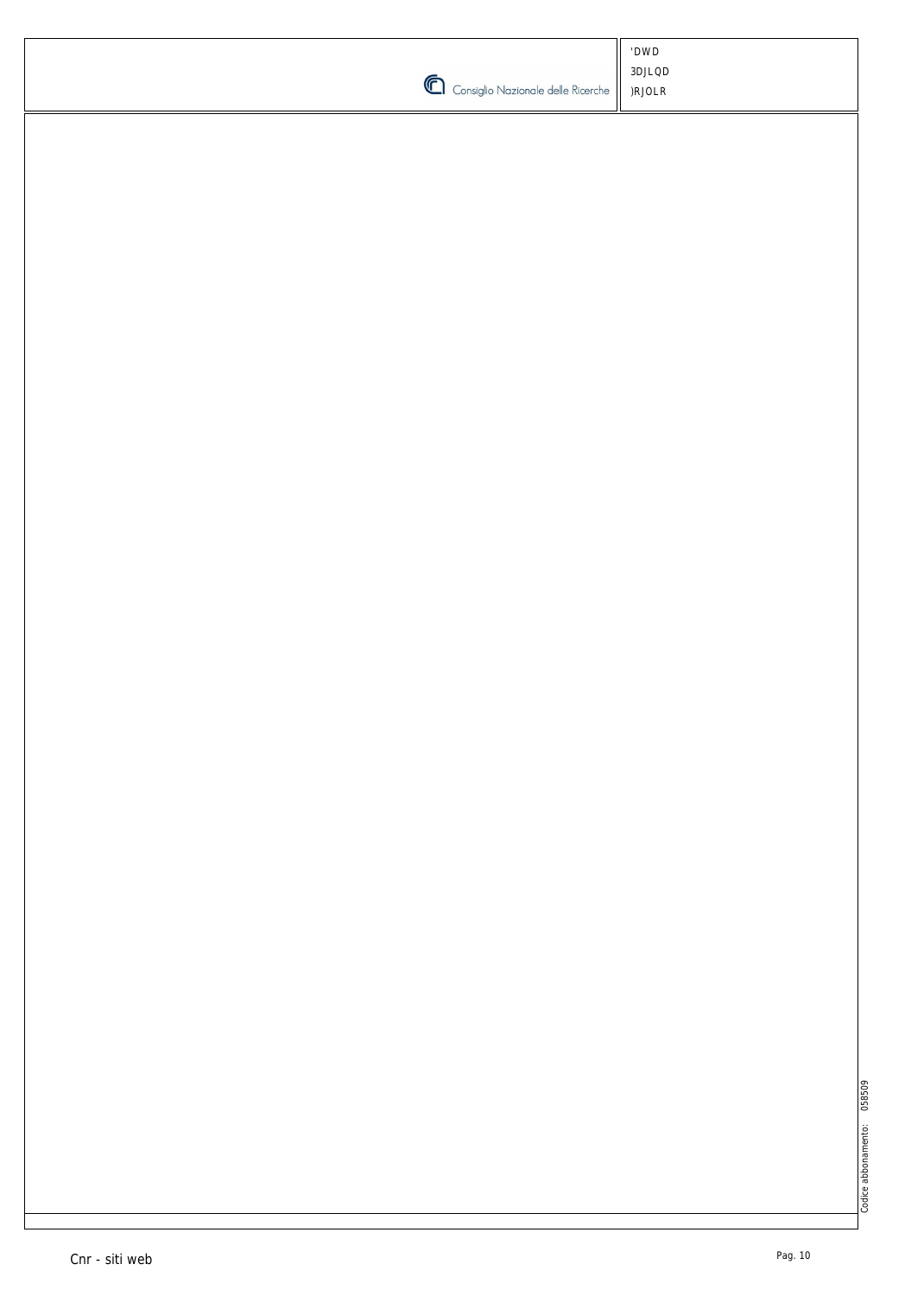|                     | $8$772/, 8$1(:6, 7:$ : (%)                                                        |                                     | Consiglio Nazionale delle Ricerche                                                    |  |
|---------------------|-----------------------------------------------------------------------------------|-------------------------------------|---------------------------------------------------------------------------------------|--|
|                     |                                                                                   | GHOOH QDQRWHFQRORJLH H GHOOD VDOXWH |                                                                                       |  |
| $*5$$ )(1(          | $68 + (1752)$<br>\$1\$720, \$                                                     | $1$ \$ 1 2 7 ( & 1 2 / 2 $^*$ ,     |                                                                                       |  |
|                     |                                                                                   |                                     |                                                                                       |  |
|                     |                                                                                   |                                     |                                                                                       |  |
|                     | , VFULYLWL DOOD QHZVOHWWHU                                                        |                                     |                                                                                       |  |
|                     | & D W W R O L F D 1 H Z V                                                         |                                     |                                                                                       |  |
|                     | \$WHQHR<br>0LODQR <b>Andrew Street</b><br>%UHVFLD<br>3LDFHQ]D<br>& UHPRQD<br>5RPD | /DXUHDWL 3UHVHQ]D<br>6WXGHQWL       | 6WXGL H ULFHUFKHWLWXWR 7RQLF<br>& RUVL H PDVWHU5DSSRUWR JLRYI<br>ODJJLQH<br>) HHG 566 |  |
| & R S \ U L J K W < |                                                                                   |                                     | 8QLYHUVLWj & DWWROLFD GHO 6DFUR & XRUH 7XWWL L GLULWWL ULVHUYDWL                      |  |
|                     |                                                                                   |                                     |                                                                                       |  |
|                     |                                                                                   |                                     |                                                                                       |  |
|                     |                                                                                   |                                     |                                                                                       |  |
|                     |                                                                                   |                                     |                                                                                       |  |
|                     |                                                                                   |                                     |                                                                                       |  |
|                     |                                                                                   |                                     |                                                                                       |  |
|                     |                                                                                   |                                     |                                                                                       |  |
|                     |                                                                                   |                                     |                                                                                       |  |
|                     |                                                                                   |                                     |                                                                                       |  |
|                     |                                                                                   |                                     |                                                                                       |  |
|                     |                                                                                   |                                     |                                                                                       |  |
|                     |                                                                                   |                                     |                                                                                       |  |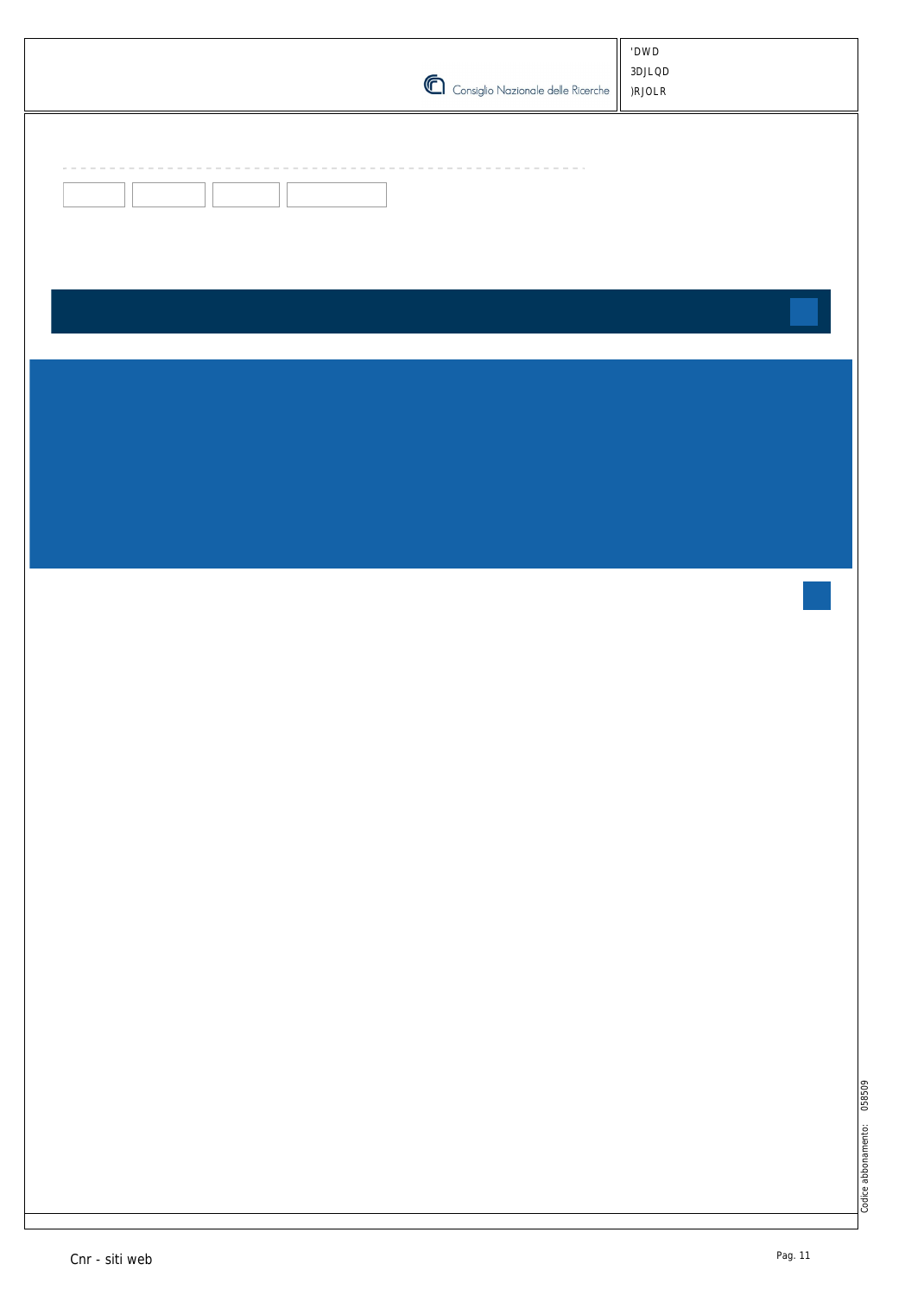<span id="page-11-0"></span>75\$77\$0(17,(),1,785(,7

Considio Nazionale delle Ricerche

& JK UKC®QPVCVV\$CDEDKQPCVK CNN.6KDTTKKXKGUOVCR®UTCUNKK QPYQKYFPGNQCF

 $/(48\$6164\$66\$/(06\textcircled{3}.8\$0\textcircled{3}\&\textcircled{4}\textcircled{8}(56\textcircled{6}/(06\textcircled{3}016(\textcircled{8}01.1^*\textcircled{8}(\textcircled{4}0\textcircled{8}\&\textcircled{3}\&\textcircled{5}724\textcircled{4}1'166\textcircled{3}\&551\&\textcircled{3}\&<\textcircled{0}10\textcircled{6}$ 

#### $014/$608$$

OCPQVGEP

+QOG OCPQVGEPQNQIIKKGVVK FK ITCHGPG EQOG UVCORK RGT EQUVTWKTG PWQXG RTQVGUK QUUGG RGTUQPCNK

# $($ \*\*Ø.\$408056\$ ) QINKGVVK FK ITCHGPG EQOG UVCORK RGT EQUVTWKTG PWQX(

RTQVGUK QUUGG RGTUQPCNKIIC

TGFC\KQPGGPPCKQ

& Q P F K X K F K U W

4KEGTECVQTK FGNNC )CEQNV. FK OGFKEKPC G EJKTWTIKC FGNNÆ7PKXGTUKV• & CVVQNKEC FGN 5CETQ & WQTG FK 4QOC KP EQNNCDQTC\KQPG EQP GURGTVK FGNNÆØUVKVWVQ FGK UKUVGOK EQORNGUUK FGN & QPUKINKQ PCIKQERENGNEGNAG TKEGTØLLTFK 4QOC JCPPQ UXKNWRRCVQ ÅHQINK PCPQVGEPONQIKEKÆRGT EQUVTWKTG PWQXQ VGUUWVQ QUUGQ EJG WP IKOTPO ROVT. GUUGTG WUCVO UW RC\KGPVK RGT NC TKEQUVTW\KQPG RGTUQPCNK\\CVC FK RCTVK NGUKQPCVG FGN NQTQ UEJGNGVTQ Ø HQINK FK ITCHGPG HWP\KQPCPQ EQOG UVCORK KP ' UW EWK RTGPFG HQTOC KN PWQXQ QUUQ .C HKIWTC UWNNQ UVCORQ ¥ KPEKUC FC WP TCIIKQ NCUGT G UK RW<sup>-</sup> RGTUQPCNK\\CTG C UGEQPFC FGNNC HQTOC EJG UK

XWQNG QVVGPGTG

ØN TKUWNVCVQ UK FGXG CN VGCO FK / CUUKOKNKCPQ 2CRK FGNNÆØUVKVWVQ FK HKUKEC KPUKGOG CN FKIGVVQTG FGNNÆØUE & PT & NOW FGNDK COREV GF ¥ UVCVQ TGUQ PQVQ UW TKXKUVC UEKGPVKHKEC KPVGTPC\KQPCNG RGGT TGXKGYGF EJG UK QEEWRC FK PWQXG CF OCVGTKCNK DKFKOGPUKOPCNK EQOG KN ITCHGPG

.ÆWUQ FK SWGUVK HOINK FK ITCHGPG KP ECORO ENKPKEQ ROVTGDDG DGPGHKEKCTG CPE RTQRTKGV• CPVKDKQVKEJG FGNNÆQUUKFQ FK ITCHGPG EØN RQVGTG CPVKDKQVKEQ TCRF WNVGTKQTG XCPVCIIKQ FK SWGUVQ VKRQ FK OCVGTKCNGÉ URKGIC KN RTQHGUUQT 2CRK EQPVTQNNCTG K RTQEGUUK QUVGQIGPKEK KN ITCHGPG RQUUKGFG CPEJG WPC PCVWTCNG CPVKDCVVGTKEC 3WGUVQ ¥ RCTVKEQNCTOGPVG KPVGTGUUCPVG RGTEJ¦ WPQ FGK RTQDNC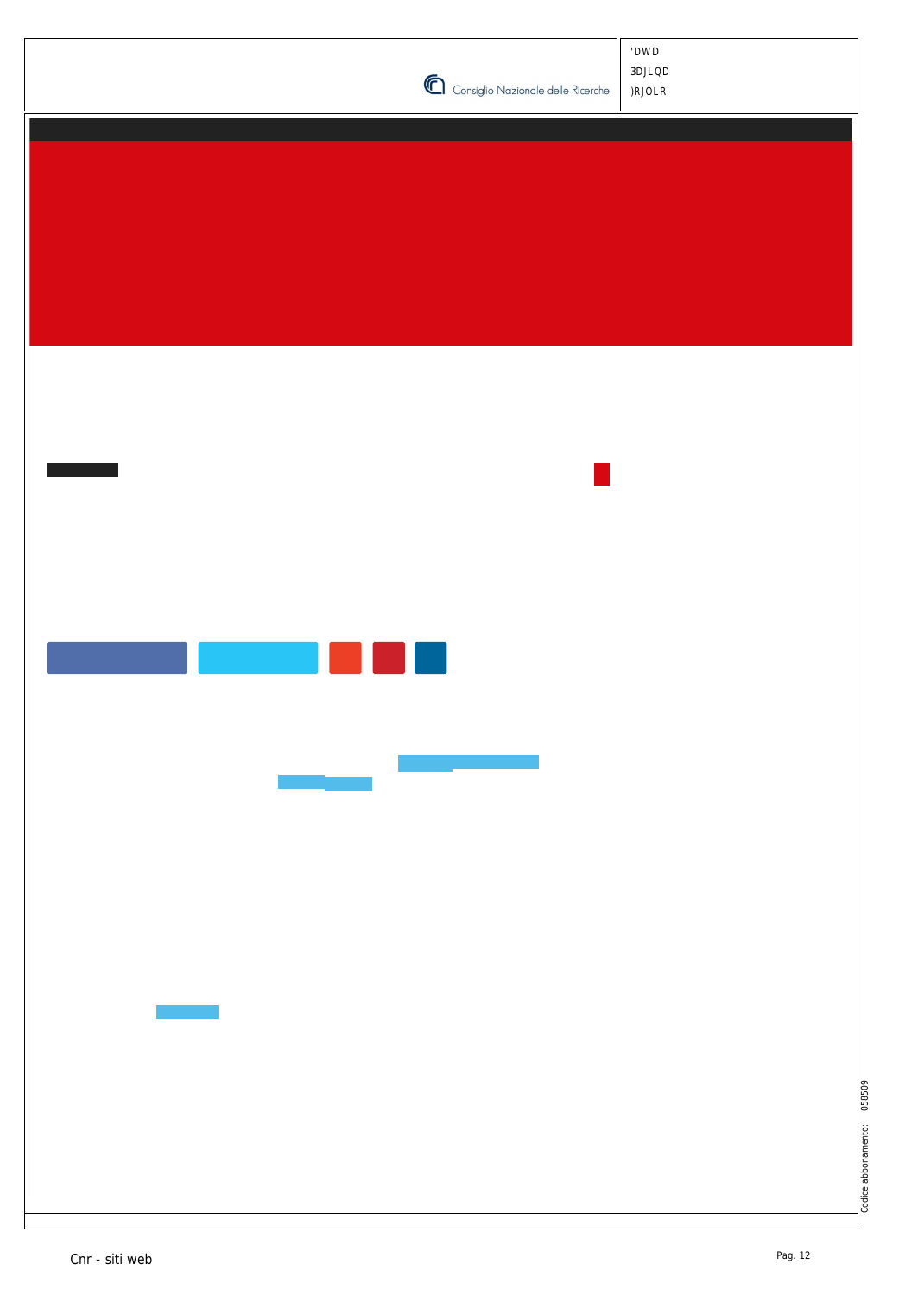## 75\$77\$0(17,(),1,785(,7

SWCPFQ UK KPUGTKUEG KP WP QTICPKUOQ WP OCVGTKCNG UKPVGVKEQ ¥ NÆKPUQTIGP\C QRGTCVQTKGÉ

.C UEQRGTVC ¥ UVCVC CPEJG EKKRQVGEKLPY WERXOKTUMKCE QURQIKLPWG FGNNÆØUVKVWVQ FK HKUKFC FGN 4GIPO 7PKVO ØOR

È.G EGNNWNG OGUGPEJKOCNK UVTQOCNK OUE UQPQ NG EGNNWNG UVCOKPCNK KUQNCVC KPFKXKFWQ CFWNVQ KP ITCFQ FK TKRCTCTG QUUC G ECTVKNCIKPG OC CPEJG VGUUWVQ XCUKÉ URKGIC 9CPFC .CVVCP\K TKEGTECVQTG FGNNÆØUVKVWVQ FK CPCVQOKC WOCPC ( FGNNÆ7PKXGTUKV• & CVVQNKEC EJG JC EQNNCDQTCVQ CNNQ UVWFKQ

\*NK GURGTVK FGNNÆ7PKXGTUKV• & CVVONKEC UK UOPO TGUK EOPVO EJG C UGEOPFC FGN UVCORQ KORTGUUC UWN HQINKQ FK ITCHGPG EQP KN TCIIKQ NCUGT SWGUVG EGNNWNG L FGRQUKVCPQ UWN HQINKQ HQTOCPFQ PWQXQ QUUQ KP OQFQ QTFKPCVQ 2K¶ RTGEKUCOG NCUGT JC KPEKUQ KN HQINKQ NG UVCOKPCNK UK CEEWOWNCPQ G HQTOCPQ QUUQ NCFF( KPEKUQ FCN NCUGT NG UVCOKPCNK PQP UK VTCUHQTOCPQ KP EGNNWNG ÅOCVWTGÆ ØN VTCVVCOGPVK EQP CIGPVK EJKOKEK RGTOGVVG FK ÅFKUGIPCTGÆ UWNNC UWRGTHKEKG F RTQHKNQ G OQFWNCTG FK EQPUGIWGP\C FQXG UK CXT• RK¶ OCVGTKCNG QUUGQ

È5K VTCVVC FK WPC UQTRTGPFGPVG CRRNKEC\KQPG FGNNC RTQRCIC\KQPG FK NWEG NCU( EQORNGUUK EQP KORQTVCPVK CRRNKEC\KQPK KP ECORQ OGFKEQÉ EQOOGPVC KN FKTGV &NCWFKQ &QPVK

È.C ROUUKDKNKV• FK OQFWNCTG URC\KCNOGPVG NC EQORQPGPVG QUUGC RGTOGVVGTGDD FKUGIPCTG VGUUWVK CF JQE QXXGTQ ÅRGTUQPCNK\\CVKÆ C UGEQPFC FGN VKRQ FK GUKI RCVQNQIKEC FGN UKPIQNQ RC\KGPVGÉ CIIKWPIG /CUUKOKNKCPQ 2CRK ØUVKVWVQ FK HK &CVVQNKEC FGN UCETQ &WQTG È 0GN PQUVTQ NCXQTQ CDDKCOQ FKOQUVTCVQ EJG ¥ R( EQPVTQNNCTG KN OQFQ KP EWK NG EGNNWNG UVCOKPCNK OKITCPQ UK QTKGPVCPQ  $U K$ Å OCVWTCPQÆ UW WPC UWRGTHKEKG CRRQUKVCOGPVG RTQIGVVCVC EQP WPQ URGEKHKEQ PQUVTC UVTCVGIKC RQVTGDDG TKXQNW\KQPCTG NC OGFKEKPC G NC EJKTWTIKC TKIGPGTC EQPUGPVG FK RTQIGVVCTG WPC UVTWVVWTC QUUGC RGTUQPCNK\\CVC UW WPC UWRGTHKEI

. ÆCWURKEKQ ¥ EJG K TKUWNVCVK FK SWGUVC TKEGTEC UWK OCVGTKCNK CUUQEKCVC EQ EGNNWNG UVCOKPCNK ROTVKPO C WPC PWOXC ENCUUG FK PCPOOCVGTKCNK EQP RTORTK PQVGXQNG KORCVVQ PGN UGVVQTG FGNNG PCPQVGEPQNQIKG G FGNNC UCNWVG

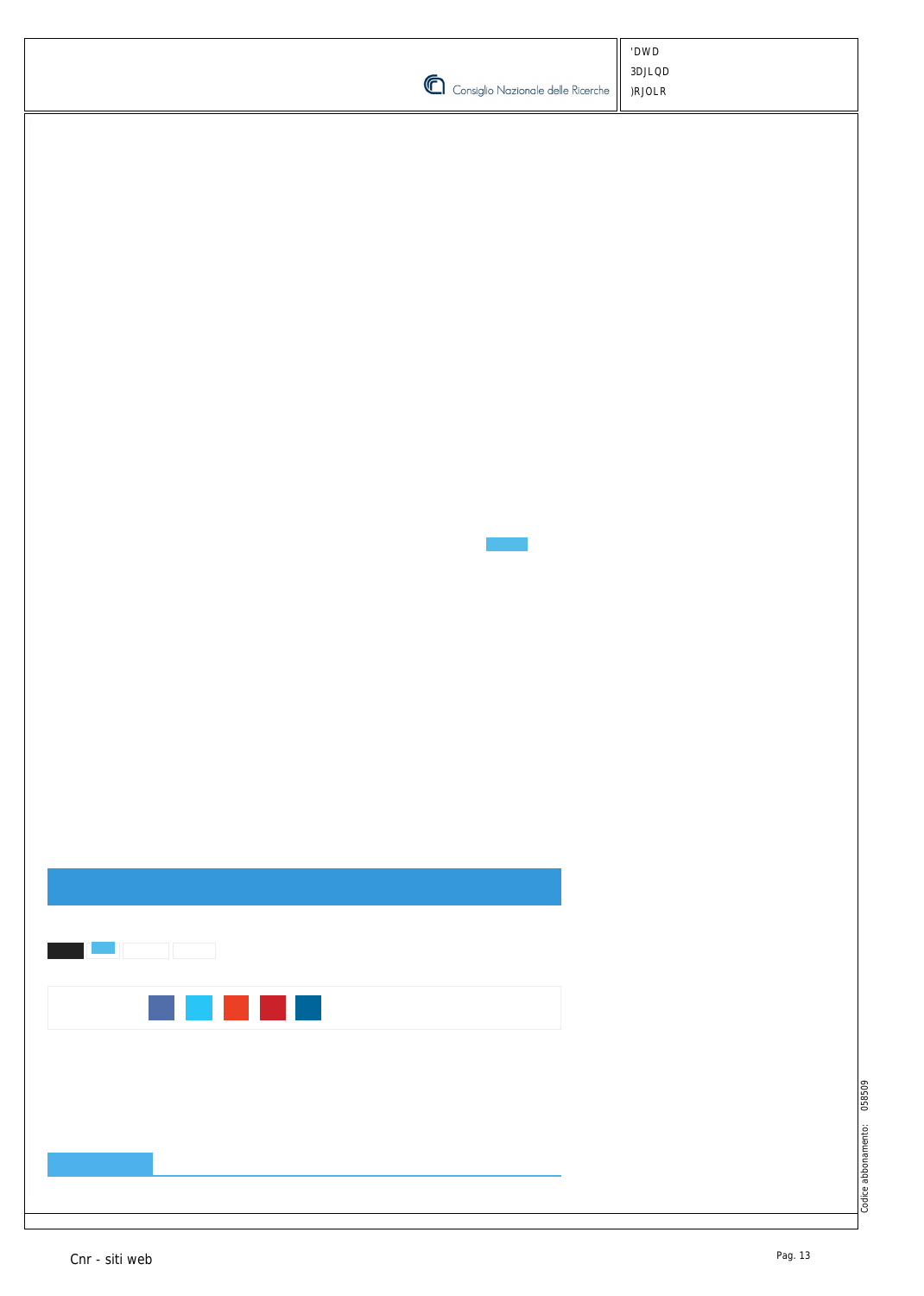<span id="page-13-0"></span>

| /(82120, 821(7         | Consiglio Nazionale delle Ricerche                                                                                  |                                    |
|------------------------|---------------------------------------------------------------------------------------------------------------------|------------------------------------|
|                        |                                                                                                                     | <u>FRQ WIDGF WHU WDLOVOL XQCFL</u> |
|                        | /LQN VSRQVRUL]]DWL                                                                                                  |                                    |
|                        |                                                                                                                     |                                    |
|                        |                                                                                                                     |                                    |
|                        |                                                                                                                     |                                    |
|                        |                                                                                                                     |                                    |
|                        |                                                                                                                     |                                    |
|                        |                                                                                                                     |                                    |
| ۰                      | FHU                                                                                                                 |                                    |
|                        | L <u>WG HH VX NI</u> U                                                                                              |                                    |
|                        |                                                                                                                     |                                    |
| SHUVRQDOL]]DWH         | ) RJOLHWWL GL JUDIHQH FRPH VWDPSL SHU FRVWUXLUH S                                                                   | / LQN VSRQVRUL]] DWL               |
|                        | ) RJOLHWWL GL JUDIHQH FRPH VWDPSL SHU FRVWUXLUH SURWHVL RVVHH SHL                                                   |                                    |
|                        | 6YLOXSSDWL GD ULFHUFDWRUL GHOO¶ 8QLYHUVLWj &DWWROLFD LQ FROODERI<br>1DJLRQDOH GHOOH 5LFHUFKH , 6& GL 5RPD           |                                    |
| SURYLHOH) GOR 2QOLQH   | /   DUWLEROORHWWL GL JUDIHQH FRPH VWDPSL SHU FRVWUXLUH SURWHVL RVVF                                                 |                                    |
|                        | 6RXURHOLHWWL GL JUDIHQH FRPH VWDPSL SHU FRVWUXLUH SURWHVL RVVHF                                                     |                                    |
| /LQN VSRQVRUL]]DWL     |                                                                                                                     |                                    |
| <b>DQQXQFLJUDWXLWL</b> | 4 X H V W D Y R F H q V W DONDDW SEXTEDE VOLUE DISWHELUE CODO LOQ N                                                 |                                    |
| <b>FRRSWLYDF\</b>      |                                                                                                                     |                                    |
|                        | , O VLWR XWLOL]]D FRRNLH SHU PLJOLRUDUH OD WXD HVSHULHQ]D GL QDYLJD]LRQH FOLFFDQGR<br><b><i>SFFHS WHDG ORUH</i></b> |                                    |
|                        |                                                                                                                     |                                    |
|                        |                                                                                                                     |                                    |
|                        |                                                                                                                     |                                    |
|                        |                                                                                                                     |                                    |
|                        |                                                                                                                     |                                    |
|                        |                                                                                                                     |                                    |
|                        |                                                                                                                     |                                    |
|                        |                                                                                                                     |                                    |
|                        |                                                                                                                     |                                    |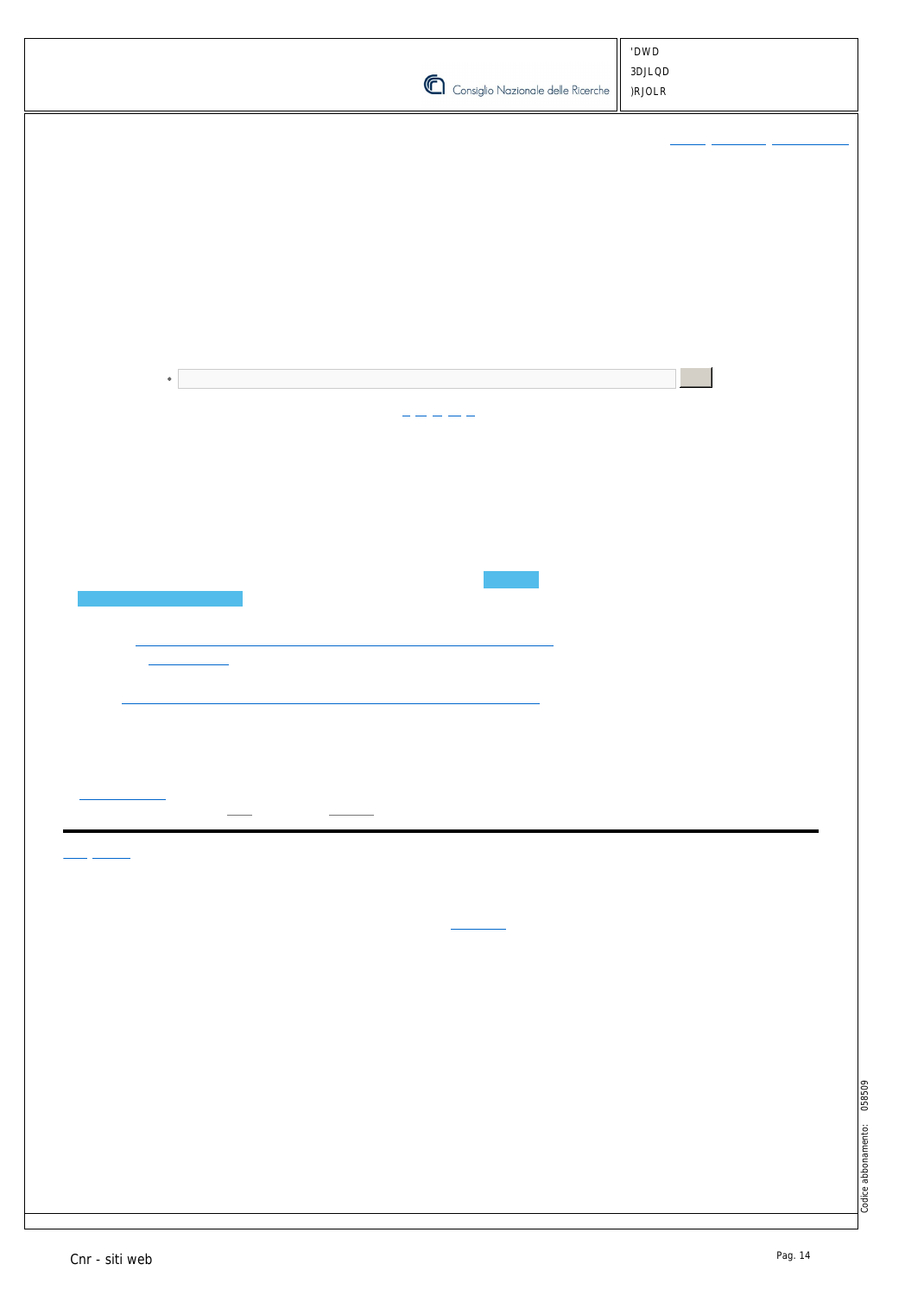



<span id="page-14-1"></span><span id="page-14-0"></span> $5 $.76($ 



 $2 * GP$ F / KP 4GCF

G RTQVGUK UQPQ EQORQPGPVK CVVG C UQUVKVWKTG KP RCTVG Q FGN EQTRQ WOCPQ EQOG WP CTVQ Q WPC HCNCPIG RGT ECWUG CE ECWUG EQPIGPKVG TGUVKVWGPFQ KOOCIKPG EQTRQTGC G HWP\KQ **\$PIGNC 5QTTGPVKPQ** 

.C UQUVKVW\KQPG KPVGITC\KQPG G Q TKIGPGTC\KQPG FGK VGUUWVK è PGWTQEJKTWTIKC NC EJKTWTIKC TKEQUVTWVVKXC G NGNEVKTEWKIKCTF \$FF &QOOGPVQTVQRGFKEC INK KORKCPVK QUUGK UQPQ NCTICOGPVG WUCVK PGI QUVGQCTVTKVG HTCVVWTG QUVGQRQTQVKEJG G VTCWOCVKEJG (  $\Omega$ QUVGQOKGNKVG GOCVQIGPKEC HTCVVWTG CRGTVG KORKCPVK OG URQPFKNQFKUEJKVK

5 J C T G 6 J K U

#### ,N OCVGTKCNG WVKNK\\CVQ PGNNC EQUVTW\KQPG FGN OCPWHCVVQ R1

6 TC K R T K O K X K U Q P Q N T C E E K C K Q N G I J G V FK W CERNO OD R V Q REKTJO, ENO W U Q O RGTEJ¦ WVKNK\\CDKNG KP EJK RTGUGPVC CNNGTIKC CK OGVCNNK EQUVQUK OC KP ETGUEGPVG UXKNWRRQ FK UVWFKQ GF WVKNKIIQ

6TC K PQP OGVCNNKEK XK UQPQ NC EGTCOKEC G KN RQNKGVKNGPG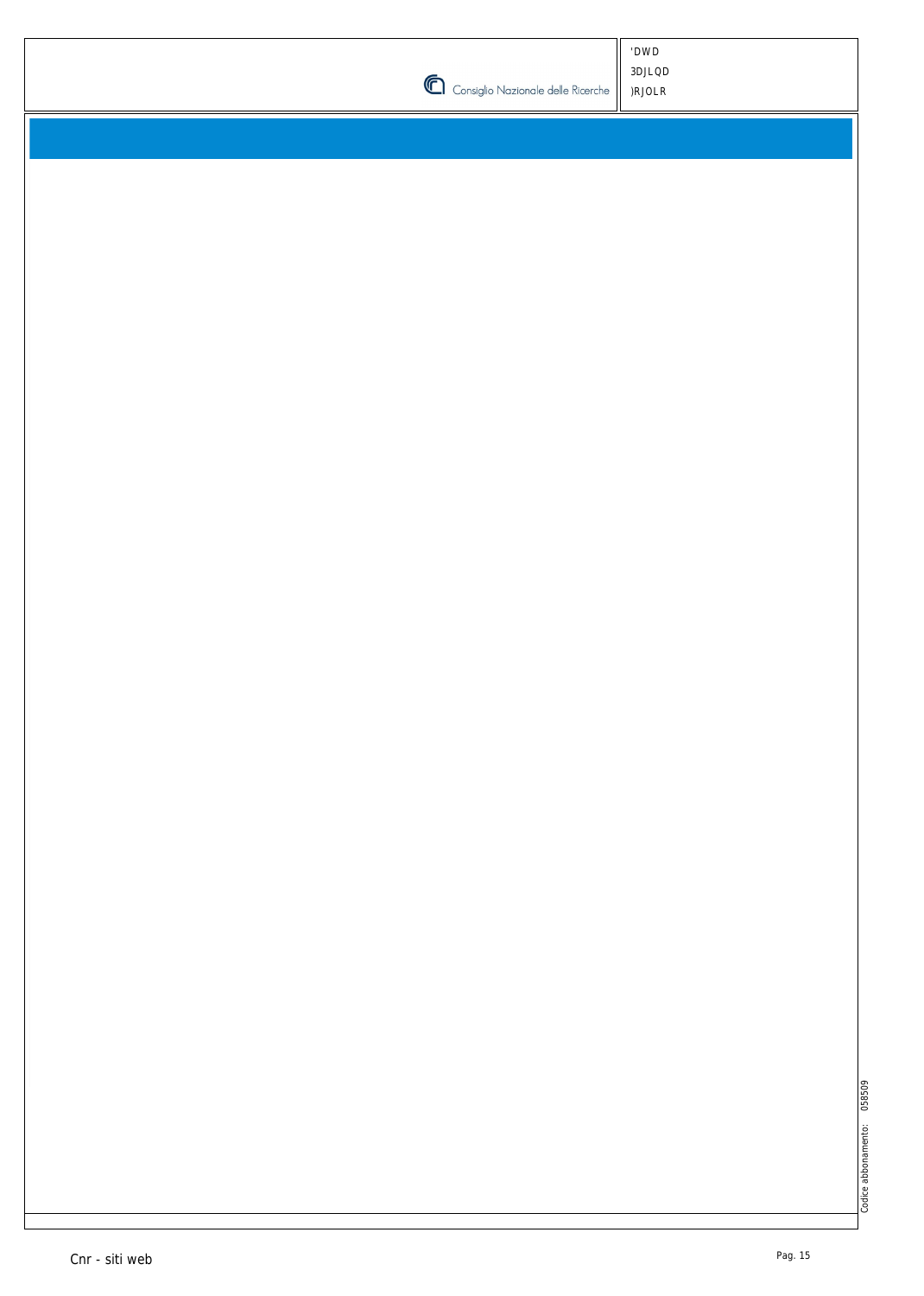/C ET¥ CPEJG WPC PWQXC QRRQTVWPKV• EJG FKXGFKVGKTE GTGEXONV@TRGN FK OGFKEKPC G EJKTWTIKC FGNNT7PKXGTUKV. & CVVQNKEC FGN 5CE FGNNT, UVKVWVQ FGK UKUVGOK EQORNGUUK FGN & QPUKINKQ PC\KQF UXKNWRRCVQ SHQINK PCPQVGEPQNQIKEKT RGT EQUVTWKTG PWQXQ RC\KGPVK RGT NC TKEQUVTW\KQPG RGTUQPCNK\\CVC FK RCTVK NGL

6CNK HQINK KPHCVVK UQPQ FQVCVK FK WPTKPETGFKDKNG VGEPQN EQORNGVCOGPVG PWQXQ EJG RQVT. GUUGTG CFQRGTCVQ CNNQ UE RGTUQPCNK\\CVC WPC \QPC FGN EQTRQ WOCPQ RTGEGFGPVGOGPVG

SPPEJ; KN RTQFQVVQ UKC FCXXGTQ RGTUQPCNK\\CDKNG CN K H UQTVC FK UVCORQ KP VTKFKOGPUKQPG EJG RNCUOGT• NTQUUQ GUC PGEGUUCTKG C WP KPFKXKFWQ

'ORO EJG KN TCIIKO NCUGT JC KORTGUUO NC HOTOCNFNGWUNGF COTOLOGO E UVTQOONE UK FGRQUKVCPQ UWN HQINKQ HQTOCPFQ WP QUUQ EQO RGTHGVVCOGPVG QTFKPCVC % KPVGTGUUCPVG PQVCTG EJG NG UV QUUQ UQNQ FQXG KN NCUGT JC KPEKUQ KN HQINKQ

. TKPETGFKDKNG TKUWNVCVQ QVVGPWVQ ¥ UVCVQ TGUQ PQVQ UW TGXKGYGF EJG UK QEEWRC FK PWQXG CRRNKEC\KQPK FGK OCVGTKC

.TWUQ FGK HQINK FK ITCHGPG KP ECORQ ENKPKEQ RQVTGDDG DGPGcE FGNNTQUUKFQ, FAKAQO'HGGEGCPVKDKQVKEQ TCRRTGUGPVC SWKPFK W OCVG TWK CWN ESSIGN RTQHGUUQT 2CRK FGNNT, UVK YAWHACOV WE QWWEG E K RTQEGUUK QUVGQIGPKEK KN ITCHGPG RQUUKGFG CPEJG WPC PC RCTVKEQNCTOGPVG KPVGTGUUCPVG RGTEJ¦ WPQ FGK RTQDNGOK R1 OCVGTKCNG UKPVGVKEQ ¥ NTKPUQTIGNP\C FK KPHG\KQPK RQUV QRG

VG EGNNWNG OGUGPEJKOCNK UVTQOCNK OUE UQPQ NG EGNNWNG KP ITCFQ FK TKRCTCTG QUUC G ECTVKNCIKPG OON CPLEJGGINKGNUPUNQUYGQ 0585 .CVVCP\K TKEGTECVQTG FGNNT, UVKVWVQ FK CPCVQOKC WOCPC G I EQNNCDQTCVQ CNNQ UVWFKQ Codice abbonamento:

 $6C1$ 2TQVGUK QUUGG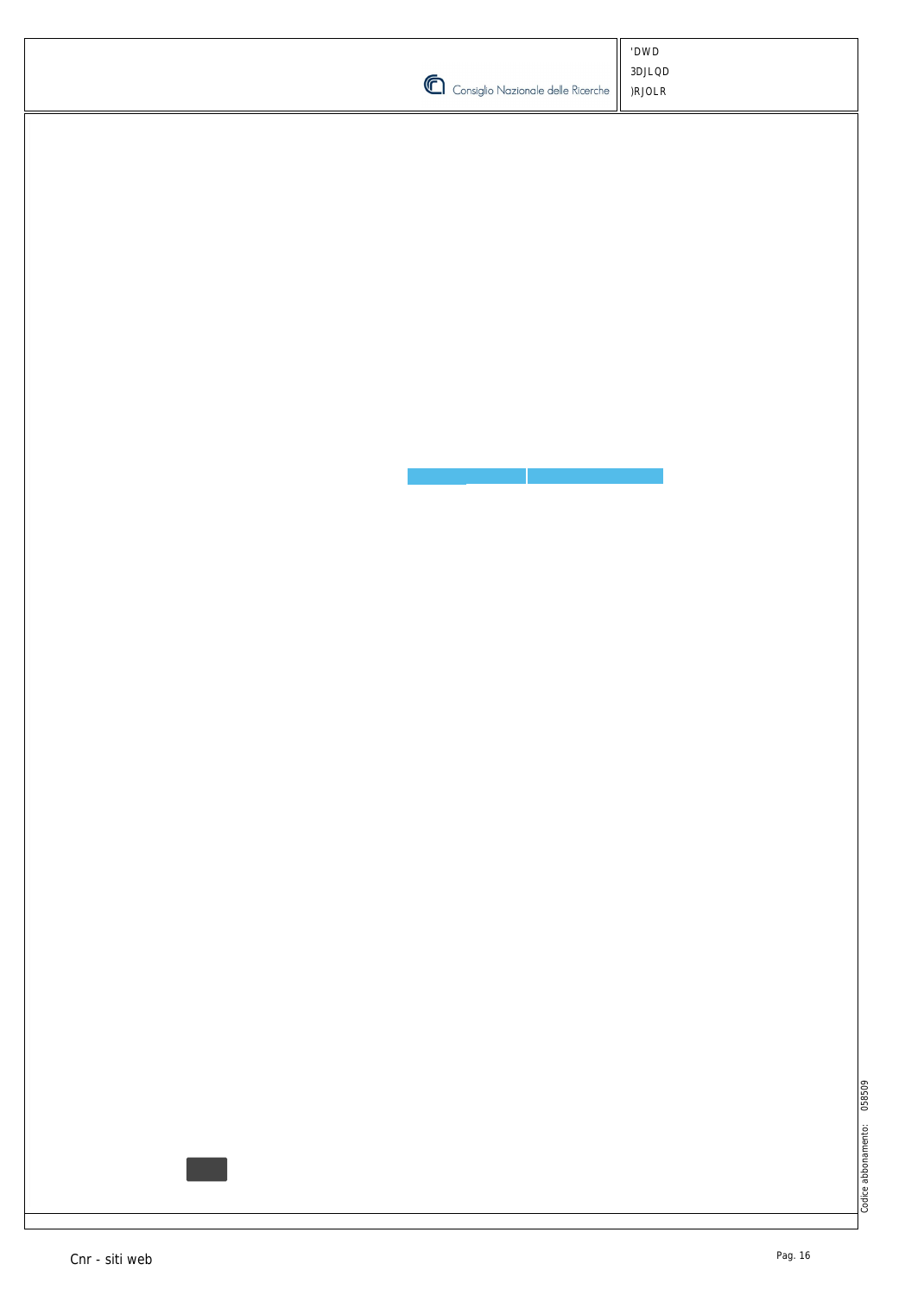<span id="page-16-0"></span>

| 7%098)<br>D<br>OGailS<br>6DOXW7HFQRORJLD<br>7XEQTM ( EVVMZERS PI RYSZI TVS<br>QIHMGMRE<br>6FLHQ]LDWL LWDOLDQL VFRSURQR FRPH SURGXUUH SU<br>SURGRWWH FRQ FHOOXOH VWDPLQDOL H IRJOL GL JUD<br>$*, 29('1$ $*(11\$ , 2)<br>$67()$ \$1,\$ ' $($ / 35,1&,3(<br>$.3.\hat{O}9.67.$<br>ODQJLD VHPSUH VXVKL H L PHGLFL JOL WU<br>GXH PHWUL QHOO¶LQWHVWLQR<br>3 URWHVL SHUVRQDOL]]DWH JUD]LH D322 1J14 D67180.12 H 60+8771 660728H&2WDPL GBPKHLPHU HFFR LO WUDWWDPHQWR QRQ<br>UHVWLWXLVFH OD PHPRULD<br>$\blacktriangleright$<br>OL VWDPSL LQ 'H O¶LQQRYD]LRQH LQ PHG,QWLQQPQWH\REFUQQRUHULYUMUHHU<br>$\Rightarrow$<br>KH OH GXH WHFQRORJLH SRVVDQR HVVHUH <sub>SKJ</sub> HA&WWQRYKHJ&HULQIQXHQID QDWWLRXIS<br>G+<br>URWHVL GL XOWLPLVVLPD JHQHUD]LRQH<br>∩ฅ╳ิษ©ฅํฃ฿๚๚ฅ๚๚๚ฃๅ๚ฅ๚® <sup>Ӏ</sup> ҂฿ฃๅ๚๙๚ๅ๚<br>RJOL GL JUDIHQH \$UHDOL]]DUH L SULPL SURWERLWALSHLPSURGLRFNGMADJWLLQDVOGT.<br>÷<br>ULFHUFDWRUL GHOOD )DFROWj GL PHGLFLQD <sup>DQFKH</sup> KL <sup>E</sup> DXUSLYBL&HOO¶8QLYHL<br>DQQL PXRUH GRSR O LQLJLR<br>%DPELQR GL<br>& D W W R O L F D G H O 6 D F U R & X R U H L Q F R O O D E R U D J W R Q H D F R Q D Q T , V W L W X W R<br>FRPSOHVVL GHO & RQVLJOLR QD]LRQDOH GHQWLHDULLOFVH[UNFRK HKHGSLUH5IRUPYDHLOPHI<br>DQWLDJH H ULDFFHQGH OD VHVVXDOLWj<br>) RJOL QDQRWHFQRORJLFL<br>, ULFHUFDWRUL LWDOLDQL VRQR ULXVFLWL BHWYLD<br>SURGR WORRGALH FOR TO REJROVHQ WLUJ GL FR VWUXLUH XQ WHVVXWR | Consiglio Nazionale delle Ricerche   |
|-----------------------------------------------------------------------------------------------------------------------------------------------------------------------------------------------------------------------------------------------------------------------------------------------------------------------------------------------------------------------------------------------------------------------------------------------------------------------------------------------------------------------------------------------------------------------------------------------------------------------------------------------------------------------------------------------------------------------------------------------------------------------------------------------------------------------------------------------------------------------------------------------------------------------------------------------------------------------------------------------------------------------------------------------------------------------------------------------------------------------------------------------------------------------------------------------------------------------------------------------------------------------------------------------------------------------------------------------------------------------------------------------------|--------------------------------------|
|                                                                                                                                                                                                                                                                                                                                                                                                                                                                                                                                                                                                                                                                                                                                                                                                                                                                                                                                                                                                                                                                                                                                                                                                                                                                                                                                                                                                     |                                      |
|                                                                                                                                                                                                                                                                                                                                                                                                                                                                                                                                                                                                                                                                                                                                                                                                                                                                                                                                                                                                                                                                                                                                                                                                                                                                                                                                                                                                     |                                      |
|                                                                                                                                                                                                                                                                                                                                                                                                                                                                                                                                                                                                                                                                                                                                                                                                                                                                                                                                                                                                                                                                                                                                                                                                                                                                                                                                                                                                     |                                      |
|                                                                                                                                                                                                                                                                                                                                                                                                                                                                                                                                                                                                                                                                                                                                                                                                                                                                                                                                                                                                                                                                                                                                                                                                                                                                                                                                                                                                     |                                      |
|                                                                                                                                                                                                                                                                                                                                                                                                                                                                                                                                                                                                                                                                                                                                                                                                                                                                                                                                                                                                                                                                                                                                                                                                                                                                                                                                                                                                     |                                      |
|                                                                                                                                                                                                                                                                                                                                                                                                                                                                                                                                                                                                                                                                                                                                                                                                                                                                                                                                                                                                                                                                                                                                                                                                                                                                                                                                                                                                     |                                      |
|                                                                                                                                                                                                                                                                                                                                                                                                                                                                                                                                                                                                                                                                                                                                                                                                                                                                                                                                                                                                                                                                                                                                                                                                                                                                                                                                                                                                     |                                      |
|                                                                                                                                                                                                                                                                                                                                                                                                                                                                                                                                                                                                                                                                                                                                                                                                                                                                                                                                                                                                                                                                                                                                                                                                                                                                                                                                                                                                     |                                      |
|                                                                                                                                                                                                                                                                                                                                                                                                                                                                                                                                                                                                                                                                                                                                                                                                                                                                                                                                                                                                                                                                                                                                                                                                                                                                                                                                                                                                     |                                      |
|                                                                                                                                                                                                                                                                                                                                                                                                                                                                                                                                                                                                                                                                                                                                                                                                                                                                                                                                                                                                                                                                                                                                                                                                                                                                                                                                                                                                     |                                      |
|                                                                                                                                                                                                                                                                                                                                                                                                                                                                                                                                                                                                                                                                                                                                                                                                                                                                                                                                                                                                                                                                                                                                                                                                                                                                                                                                                                                                     |                                      |
|                                                                                                                                                                                                                                                                                                                                                                                                                                                                                                                                                                                                                                                                                                                                                                                                                                                                                                                                                                                                                                                                                                                                                                                                                                                                                                                                                                                                     |                                      |
|                                                                                                                                                                                                                                                                                                                                                                                                                                                                                                                                                                                                                                                                                                                                                                                                                                                                                                                                                                                                                                                                                                                                                                                                                                                                                                                                                                                                     |                                      |
|                                                                                                                                                                                                                                                                                                                                                                                                                                                                                                                                                                                                                                                                                                                                                                                                                                                                                                                                                                                                                                                                                                                                                                                                                                                                                                                                                                                                     |                                      |
|                                                                                                                                                                                                                                                                                                                                                                                                                                                                                                                                                                                                                                                                                                                                                                                                                                                                                                                                                                                                                                                                                                                                                                                                                                                                                                                                                                                                     |                                      |
|                                                                                                                                                                                                                                                                                                                                                                                                                                                                                                                                                                                                                                                                                                                                                                                                                                                                                                                                                                                                                                                                                                                                                                                                                                                                                                                                                                                                     |                                      |
|                                                                                                                                                                                                                                                                                                                                                                                                                                                                                                                                                                                                                                                                                                                                                                                                                                                                                                                                                                                                                                                                                                                                                                                                                                                                                                                                                                                                     |                                      |
|                                                                                                                                                                                                                                                                                                                                                                                                                                                                                                                                                                                                                                                                                                                                                                                                                                                                                                                                                                                                                                                                                                                                                                                                                                                                                                                                                                                                     |                                      |
|                                                                                                                                                                                                                                                                                                                                                                                                                                                                                                                                                                                                                                                                                                                                                                                                                                                                                                                                                                                                                                                                                                                                                                                                                                                                                                                                                                                                     |                                      |
|                                                                                                                                                                                                                                                                                                                                                                                                                                                                                                                                                                                                                                                                                                                                                                                                                                                                                                                                                                                                                                                                                                                                                                                                                                                                                                                                                                                                     | QIOXHQID OD SHJJLRUH GHJOL XOWLPL D( |
|                                                                                                                                                                                                                                                                                                                                                                                                                                                                                                                                                                                                                                                                                                                                                                                                                                                                                                                                                                                                                                                                                                                                                                                                                                                                                                                                                                                                     |                                      |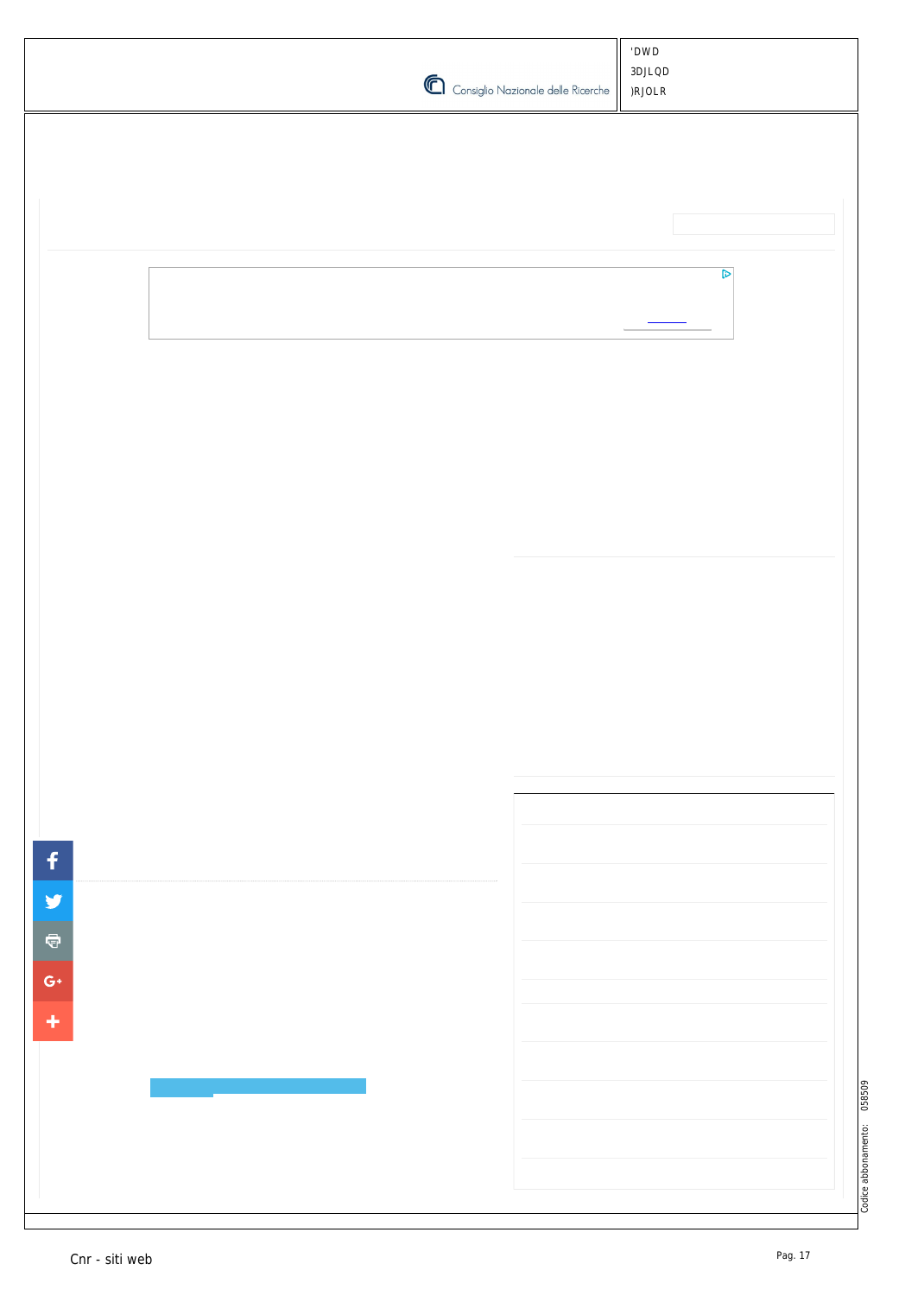V F

VН

R

C

J (

#### \$SSOLFDILRQL VRUSUHQGHQWL

#### DPDWXUDUH

&RPH IXQILRQDOH 'RSR FKH LO UDJJLR ODVHU KD LPSUHVVR OD IRUPD GHVLGHUDWD VXO IF JUDIHQH OH FHOOXOH PHVHQFKLPDOL VWURPDOL PVF VL GHSRVLWDQ IRJOLR IRUPDQGR XQ RVVR FRPSOHWDPHQWH QXRYR H LQ PDQLHUD SHUIHWWDPHQWH RUGLQDWD Ê LQWHUHVVDQWH QRWDUH FKH OH VWDP DFFXPXODQR H ULHVFRQR D IRUPDUH XQ RVVR VROR GRYH LO ODVHU KI LO IRJOLR \$0 FRQWUDULR GRYH QRQ F¶q O¶LQFLVLRQH OH FHOOXOH Q Codice abbonamento

#### VFKHOHWULFKH

& HOOXOH VWDPLQDOL ©/H FHOOXOH PHVHQFKLPDOL VWURPDOL PVF VRQR OH FHOOXOH VWDP LVRODWH GD WHVVXWL GL XQ LQGLYLGXR DGXOWR LQ JUDGR GL ULSDUI FDUWLODJLQH PD DQFKH WHVVXWR DGLSRVR PXVFROL H YDVL<sup>a</sup> KD GLF :DQGD /DWWDQ1L ULFHUFDWRUH GHOO¶, VWLWXWR GL DQDWRPLD XPDQD ELRORJLD FHOOXODUH GHOO¶8QLYHUVLWj &DWWROLFD FKH KD FROODE! VWXGLR (G q SURSULR JUD]LH D WDOL FHOOXOH FKH VL SRWUDQQR DYH GLVSRVL]LRQH RVVD FRPH QXRYH QHL VRJJHWWL DIIHWWL GD OHVLRQL

#### GHOOT, VF & QU & ODXGLR & RQWL

9 L U W · D Q W L E D W W H U L F K H 6HFRQGR TXDQWR ULSRUWDWR UHFHQWHPHQWH VXOOD ULYLVWD VFLHQ ODWHULDOV LO JUDIHQH SRWUHEEH DQFKH HVVHUH XWLOL]]DWR DOOR VIUXWWDUH GHOOH VXH YLUW. DQWLEDWWHULFKH ©,O SRWHUH DQWLEL UDSSUHVHQWD TXLQGL XQ XOWHULRUH YDQWDJJLR GL TXHVWR WLSR G PDWHULDOH, QIDWWL ROWUH D FRQWUROODUH L SURFHVVL RVWHRJHQL SRVVLHGH DQFKH XQD QDWXUDOH DWWLYLWj DQWLEDWWHULFD 4XHVWR SDUWLFRODUPHQWH LQWHUHVVDQWH SHUFKp XQR GHL SUREOHPL SULQF TXDQGR VL LQVHULVFH LQ XQ RUJDQLVPR XQ PDWHULDOH VLQWHWLFR q O¶LQVRUJHQID GL LQIHILRQL SRVW RSHUDWRULH<sup>a</sup> VSLHJD 0DVVLPLOLDC GHOO¶, VWLWXWR GL ILVLFD GHOO¶8QLYHUVLWj &DWWROLFD LQVLHPH DC

6WDPSLLQ ' \$IILQFKp LO SURGRWWR VLD GDYYHUR SH JUDIHQH YHQJRQR XWLOL]]DWL FRPH XQD WULGLPHQ \SLOFDQVIFFOFORFIV VR HVDWWDPHQWH-GLPHQVLRQL QHFHVVDULH D XQ LQGLYLGXR

 $\begin{array}{c} \n \overline{1} & \overline{1} & \overline{1} & \overline{1} & \overline{1} & \overline{1} & \overline{1} & \overline{1} & \overline{1} & \overline{1} & \overline{1} & \overline{1} & \overline{1} & \overline{1} & \overline{1} & \overline{1} & \overline{1} & \overline{1} & \overline{1} & \overline{1} & \overline{1} & \overline{1} & \overline{1} & \overline{1} & \overline{1} & \overline{1} & \overline{1} & \overline{1} & \overline{1} & \overline{1} & \$ RVVHR GD SRWHU XWLOLIIDUH FRPH SURWWW GL XQ¶LQFUHGLELOH WHFQRORJLD LQ JU RVVHR FRPSOHWDPHQWH QXRYR FKH SRV GL FRVWUXLUH LQ PDQLHUD WRWDOPHQW FRUSR XPDQR SUHFHGHQWHPHQWH OHVL

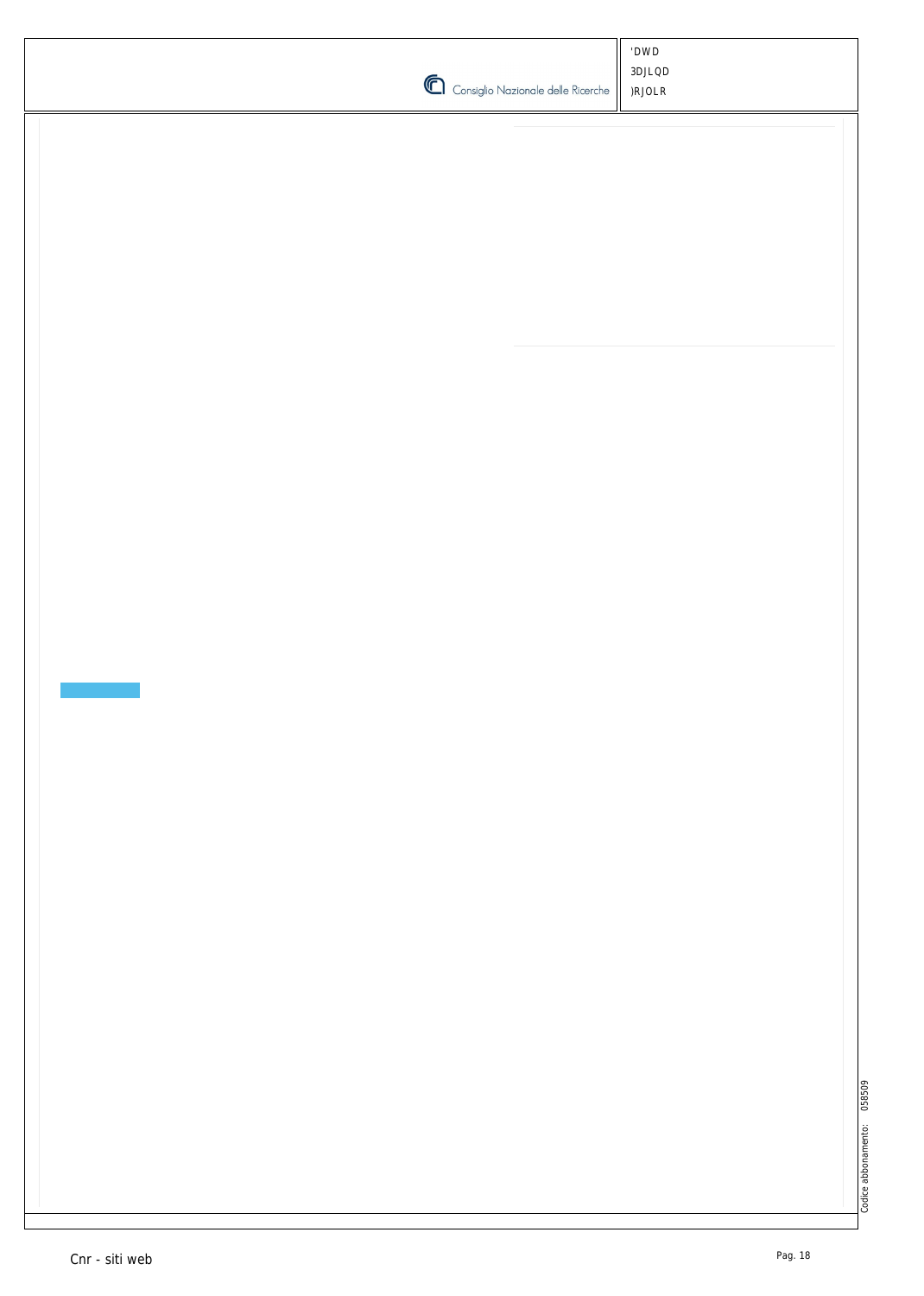

©6L WUDWWD GL XQD VRUSUHQGHQWH DSSOLFD]LRQH GHOOD SURSDJD]L OXFH ODVHU QHL PHIIL FRPSOHVVL FRQ LPSRUWDQWL DSSOLFDILRQL LQ PHGLFR<sup>a</sup> KD GLFKLDUDWR LO GLUHWWRUH, VF & QU & ODXGLR & RQWL ©/[ SRVVLELOLWI GL PRGXODUH VSD]LDOPHQWH OD FRPSRQHQWH RVVHD SHUPHWWHUHEEH GL SRWHU GLVHJQDUH WHVVXWL DG KRF RYYHUR µSHUVRQDOL||DWL¶ D VHFRQGD GHO WLSR GL HVLJHQ|D DQDWRPLFD H S GHO VLQJROR SD]LHQWH 1HO QRVWUR ODYRUR DEELDPR GLPRVWUDWR SRVVLELOH FRQWUROODUH LO PRGR LQ FXL OH FHOOXOH VWDPLQDOL PL RULHQWDQR VL DFFXPXODQR H uPDWXUDQR¶ VX XQD VXSHUILFLH DSSRVLWDPHQWH SURJHWWDWD FRQ XQR VSHFLILFR GLVHJQR ODVHU /[ VWUDWHJLD SRWUHEEH ULYROX|LRQDUH OD PHGLFLQD H OD FKLUXUJLD ULJHQHUDWLYD SHUFKP FL FRQVHQWH GL SURJHWWDUH XQD VWUXWWXU SHUVRQDOL||DWD VX XQD VXSHUILFLH DQWLEDWWHULFD<sup>a</sup> FRQFOXGH 3D

 $%6+31)28 - 86%88%8 - 2$ 

7 H F Q R O R D Q DR W H F Q RUORN H N L 3, 3

 $4386)$  & & )  $-28)6$  ) 77% 68 - % 2', )

6SRC 6SRC ) GGS P ETTEVIGGLMS I 7YTIVE PE RIZI GSR PE GEQFMERHS PI ZMXI H KSQQE WSXXS M TMIHN 'PMRMG 'SQTEVI  $I P E W G E$ 

) TEXMXI % FSSQ HM G 'LIQMSXIVETME EP 7E GSPTE HIPPI GS^^I I F GYJJME GLI WEPZE M (

5DFFRPDQGDWR GD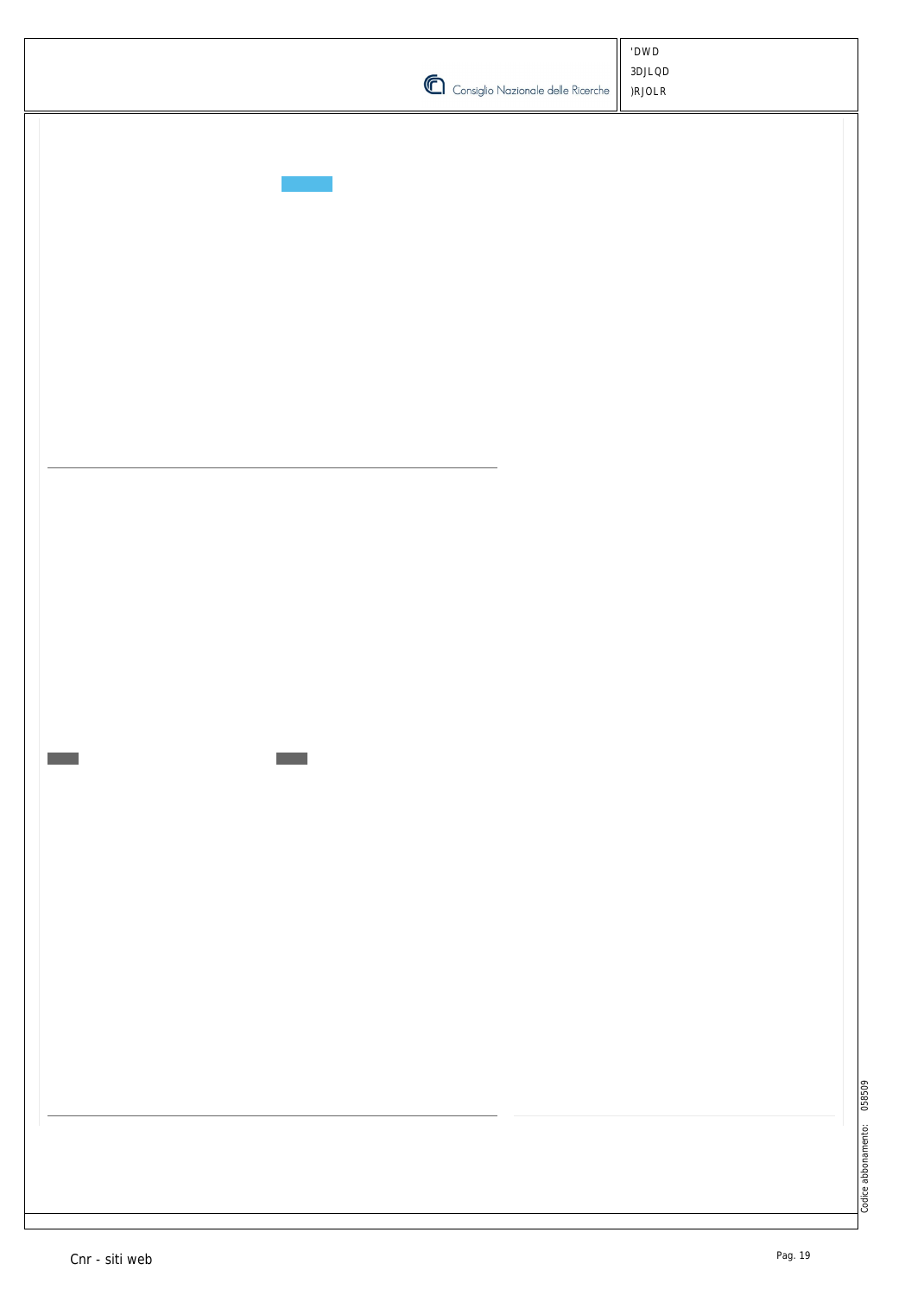<span id="page-19-0"></span>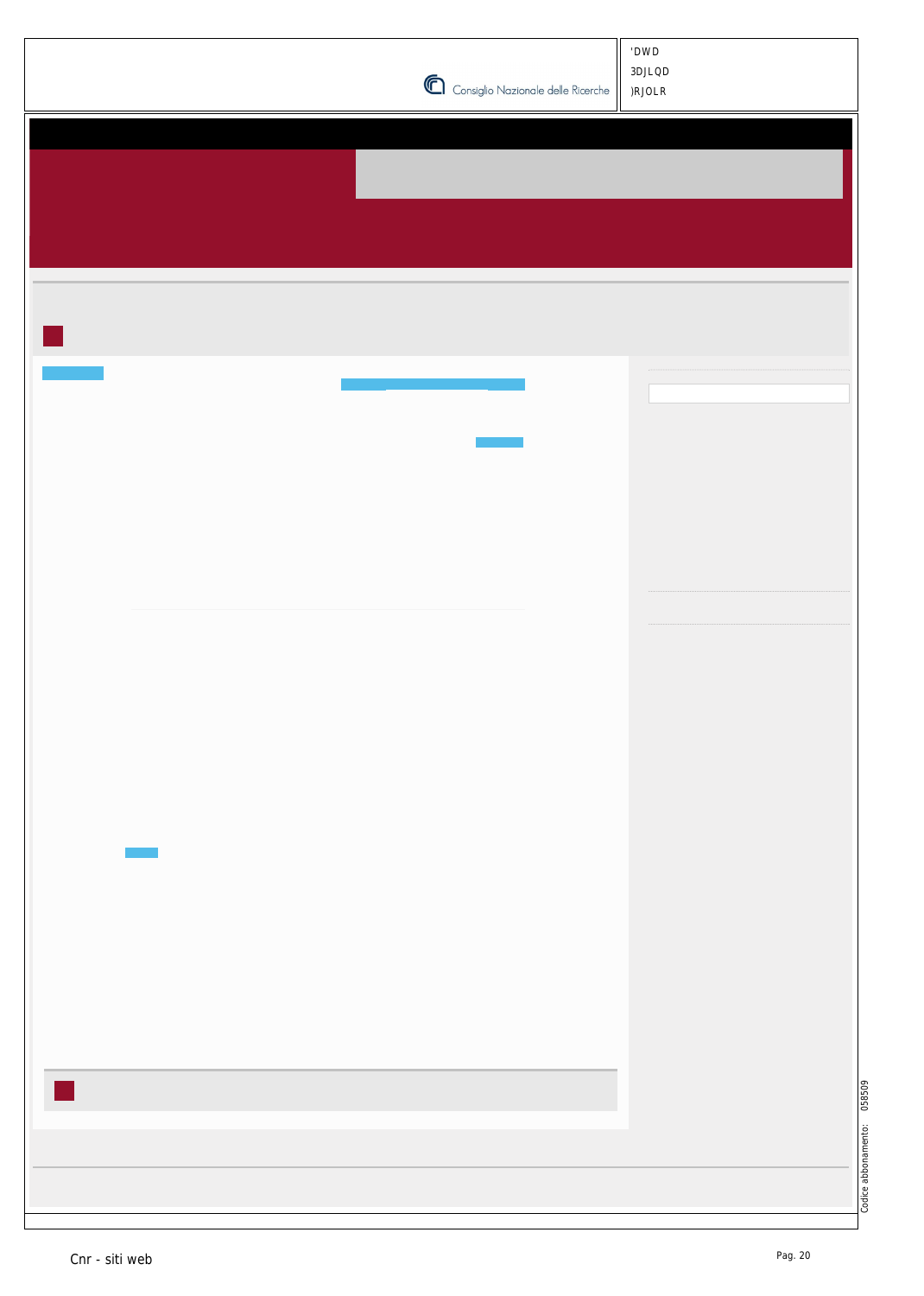Consiglio Nazionale delle Ricerche

Foglio  $\mathbf{1}$ 

Data

#### STAMPI DI GRAFENE IN 3D PER PROTESI OSSEE PERSONALIZZATA

(Cnr-Università Cattolica del Sacro Cuore di Roma) - Ricercatori della Facoltà di medicina e chirurgia dell'Università Cattolica del Sacro Cuore di Roma, in collaborazione con esperti dell'Istituto dei sistemi complessi del Consiglio nazionale delle ricerche (Isc-Chr) di Roma, hanno sviluppato 'fogli nanotecnologici' per costruire nuovo tessuto osseo che un giorno potrà essere usato su pazienti per la ricostruzione personalizzata di parti lesionate del loro scheletro. I fogli di grafene funzionano come stampi in 3D su cui prende forma il nuovo osso. La figura sullo stampo è incisa da un raggio laser e si può personalizzare a seconda della forma che si vuole ottenere.

Il risultato si deve al team di Massimiliano Papi dell'Istituto di fisica dell'Università Cattolica insieme al direttore dell'ECEON Claudio Conti, ed è stato reso noto su 2D Materials, rivista scientifica internazionale peer-reviewed che si occupa di nuove applicazioni dei materiali bidimensionali come il grafene.

L'uso di questi fogli di grafene in campo clinico potrebbe beneficiare anche delle naturali proprietà antibiotiche dell'ossido di grafene. "Il potere antibiotico rappresenta, quindi, un ulteriore vantaggio di questo tipo di materiale", spiega il professor Papi. "Infatti oltre a controllare i processi osteogenici, il grafene possiede anche una naturale attività antibatterica. Questo è particolarmente interessante perché uno dei problemi principali quando si inserisce in un organismo un materiale sintetico è l'insorgenza di infezioni post operatorie". La scoperta è stata anche citata in un articolo su Nanotechweb.org, rivista online dell'Istituto di fisica del Regno Unito (lop).

"Le cellule mesenchimali stromali (msc) sono le cellule staminali isolate da tessuti di un individuo adulto, in grado di riparare ossa e cartilagine, ma anche tessuto adiposo, muscoli e vasi", spiega Wanda Lattanzi, ricercatore dell'Istituto di anatomia umana e biologia cellulare dell'Università Cattolica, che ha collaborato allo studio.

Gli esperti dell'Università Cattolica si sono resi conto che a seconda della 'figura' dello stampo impressa sul foglio di grafene con il raggio laser, queste cellule staminali si depositano sul foglio formando nuovo osso in modo ordinato. Più precisamente, laddove il laser ha inciso il foglio le staminali si accumulano e formano osso; laddove il foglio non è inciso dal laser le staminali non si trasformano in cellule 'mature'. Il laser, a differenza di trattamenti con agenti chimici, permette di 'disegnare' sulla superficie del foglio uno specifico profilo e modulare di conseguenza dove si avrà più materiale osseo.

"Si tratta di una sorprendente applicazione della propagazione di luce laser nei mezzi complessi con importanti applicazioni in campo medico", commenta il direttore **[Sc-Cnr Claudio Conti.** 

"La possibilità di modulare spazialmente la componente ossea permetterebbe di poter disegnare tessuti ad hoc ovvero 'personalizzati' a seconda del tipo di esigenza anatomica e patologica del singolo paziente", aggiunge Massimiliano Papi (Istituto di fisica dell'Università Cattolica del sacro Cuore). "Nel nostro lavoro, abbiamo dimostrato che è possibile controllare il modo in cui le cellule staminali migrano, si orientano, si accumulano e 'maturano' su una superficie appositamente progettata con uno specifico disegno laser. La nostra strategia potrebbe rivoluzionare la medicina e la chirurgia rigenerativa perché ci consente di progettare una struttura ossea personalizzata su una superficie antibatterica".

L'auspicio è che i risultati di questa ricerca sui materiali, associata con le potenzialità delle cellule staminali, portino a una nuova classe di nanomateriali con proprietà uniche e con un notevole impatto nel settore delle nanotecnologie e della salute.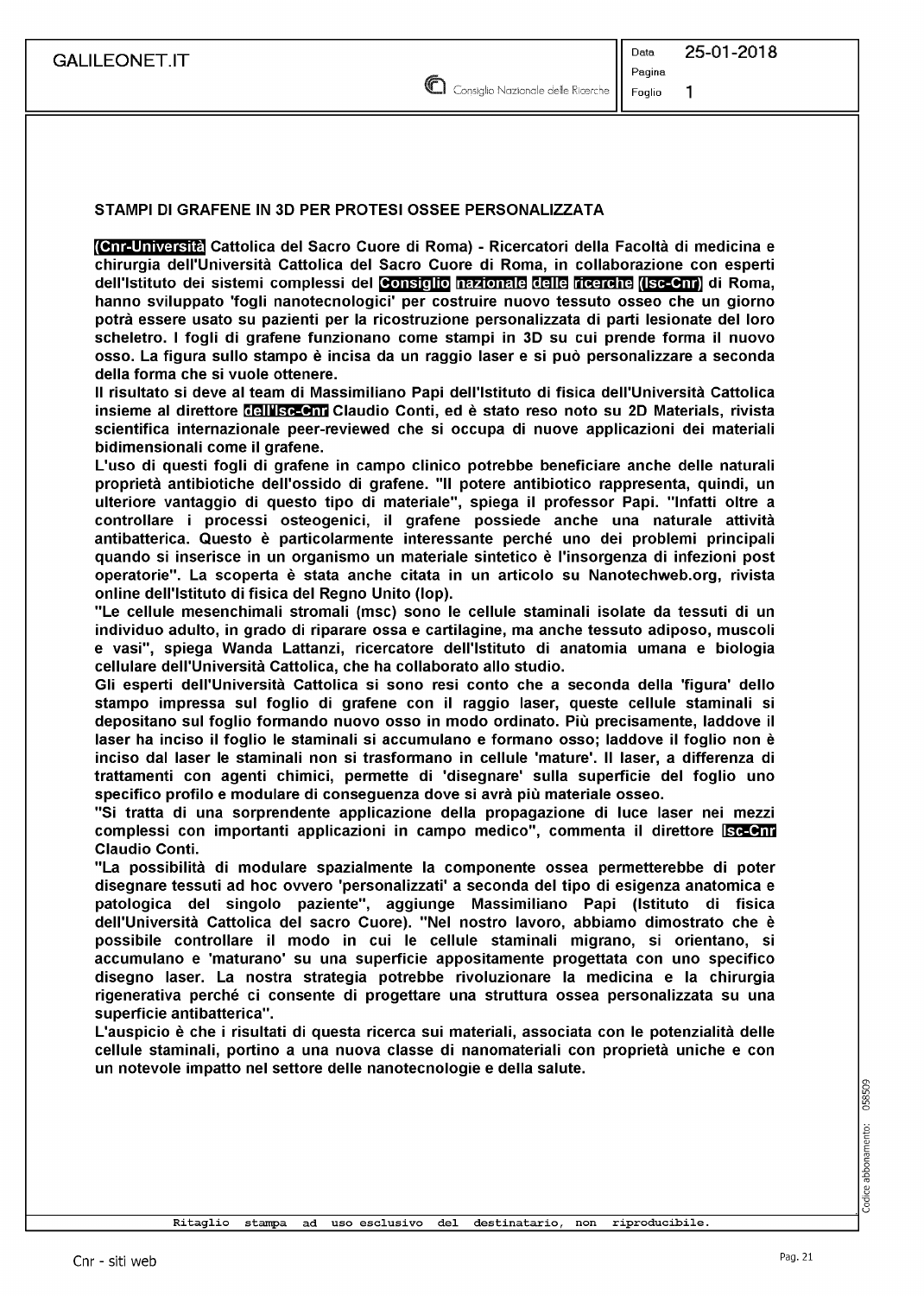<span id="page-21-0"></span>

| $127, =, (0 (', 8 + ( , 7$                                                                                            | $^\prime$ D W D<br>3DJLQD<br>$RJOLR$ |
|-----------------------------------------------------------------------------------------------------------------------|--------------------------------------|
|                                                                                                                       |                                      |
|                                                                                                                       |                                      |
|                                                                                                                       |                                      |
|                                                                                                                       |                                      |
| <b>Contract Contract Contract Contract Contract Contract Contract Contract Contract Contract Contract Contract Co</b> |                                      |
|                                                                                                                       |                                      |
|                                                                                                                       |                                      |
| and the state of the state of the state of the state of the state of the state of the state of the state of th        |                                      |
|                                                                                                                       |                                      |
|                                                                                                                       |                                      |
|                                                                                                                       |                                      |
|                                                                                                                       |                                      |
|                                                                                                                       |                                      |
|                                                                                                                       | Codice abbonamento: 058509           |
|                                                                                                                       |                                      |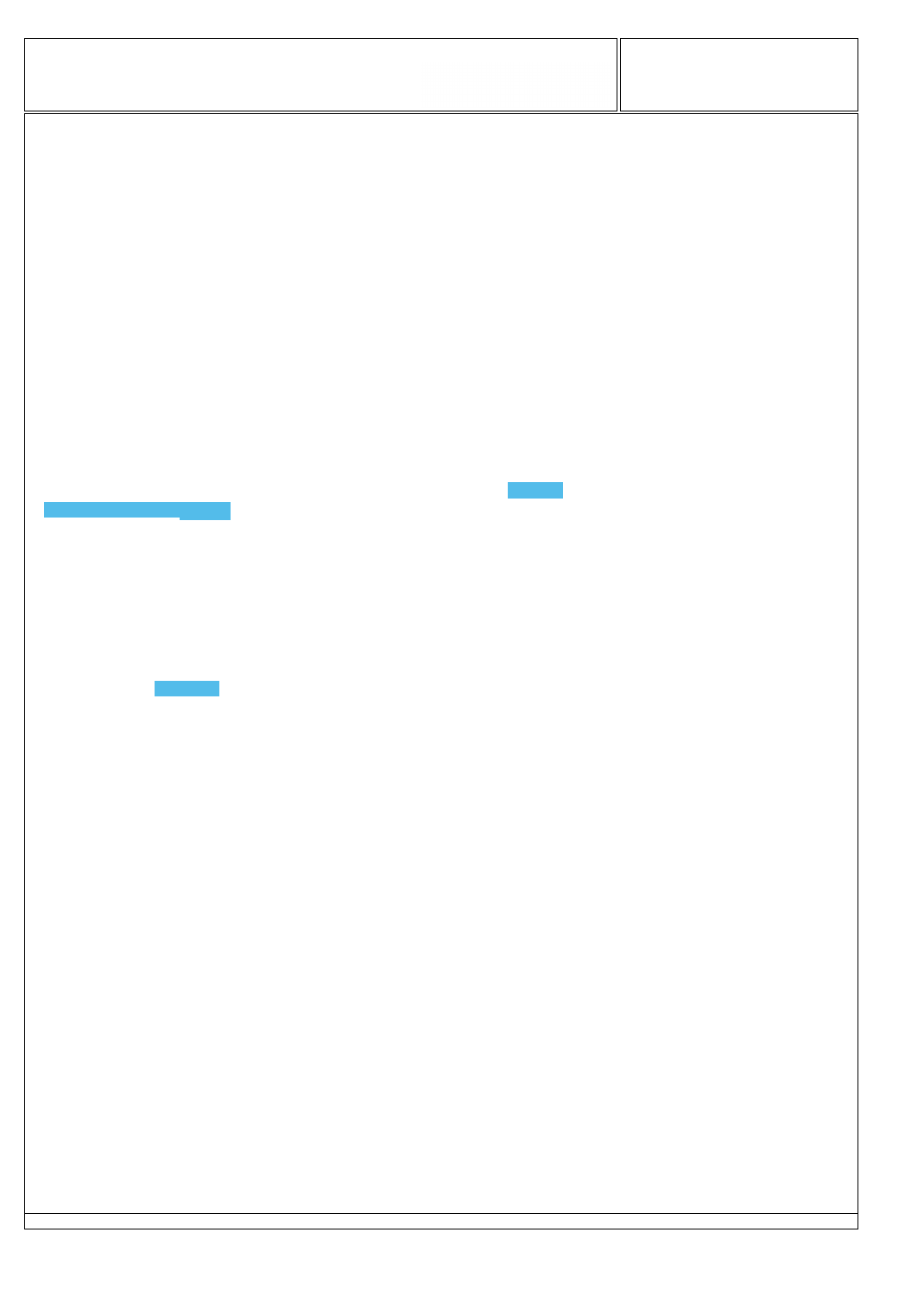| $127, =, (0 (', 8 + ( , 7$ | $^\circ$ D W D<br>$3 D J L Q D$<br>$RJOLR$ |
|----------------------------|--------------------------------------------|
|                            |                                            |
|                            |                                            |
|                            |                                            |
|                            |                                            |
|                            |                                            |
|                            |                                            |
|                            |                                            |
|                            |                                            |
|                            |                                            |
|                            |                                            |
|                            |                                            |
|                            |                                            |
|                            |                                            |
|                            | Codice abbonamento: 058509                 |
|                            |                                            |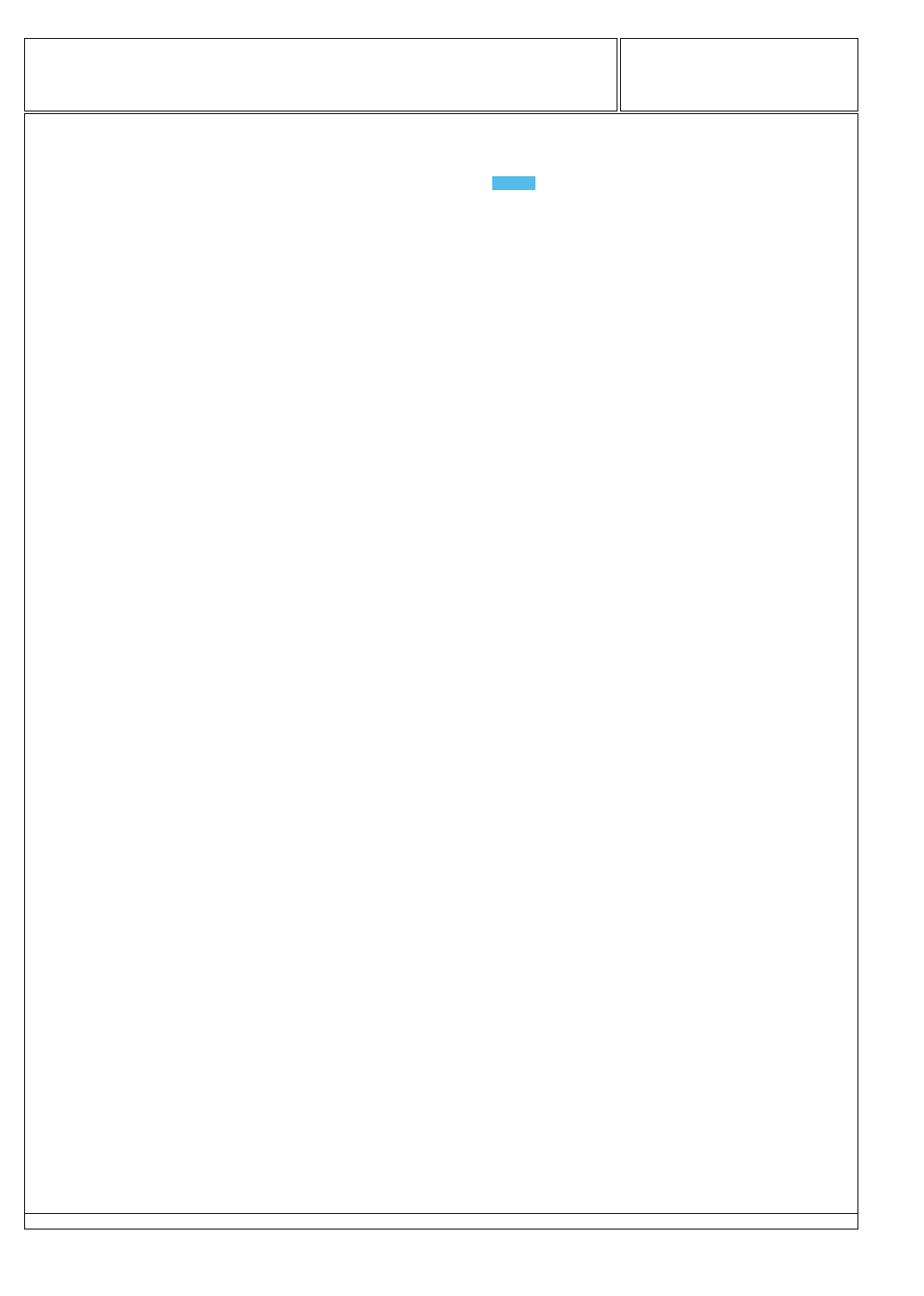<span id="page-23-0"></span> $\mathbb{R}^3$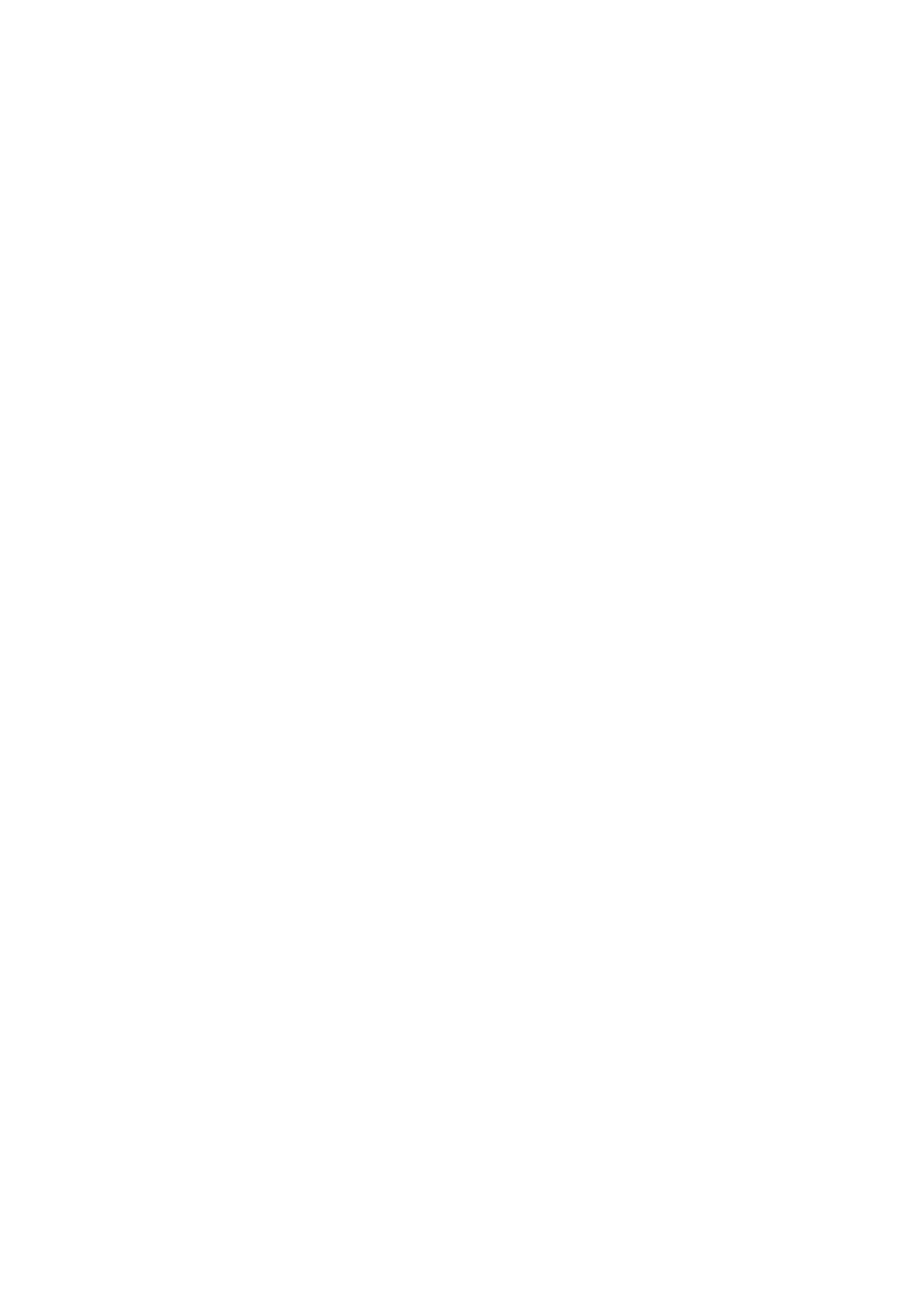<span id="page-25-0"></span>

and the control of the control of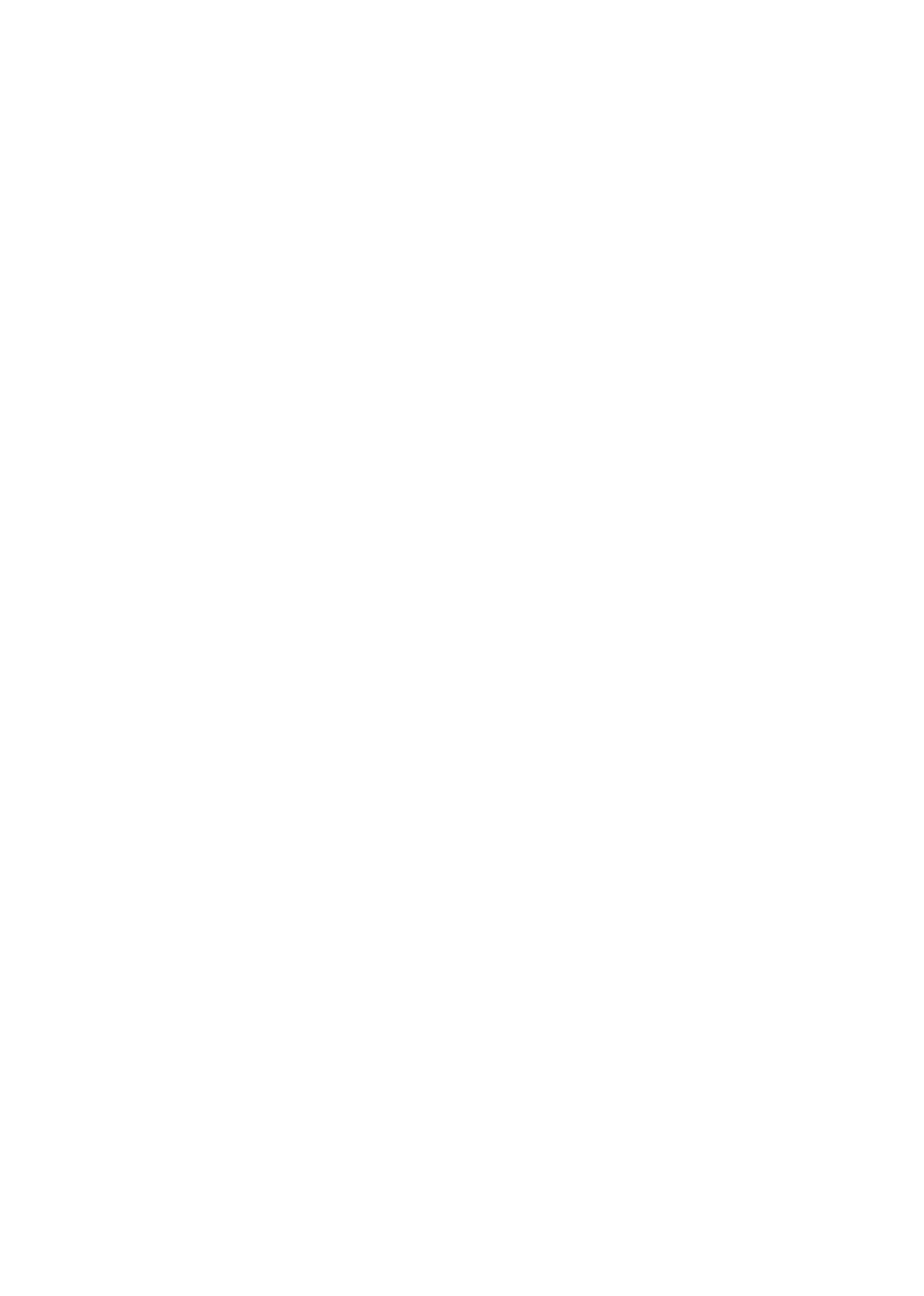<span id="page-28-0"></span>

Codice abbonamento: Codice abbonamento: 058509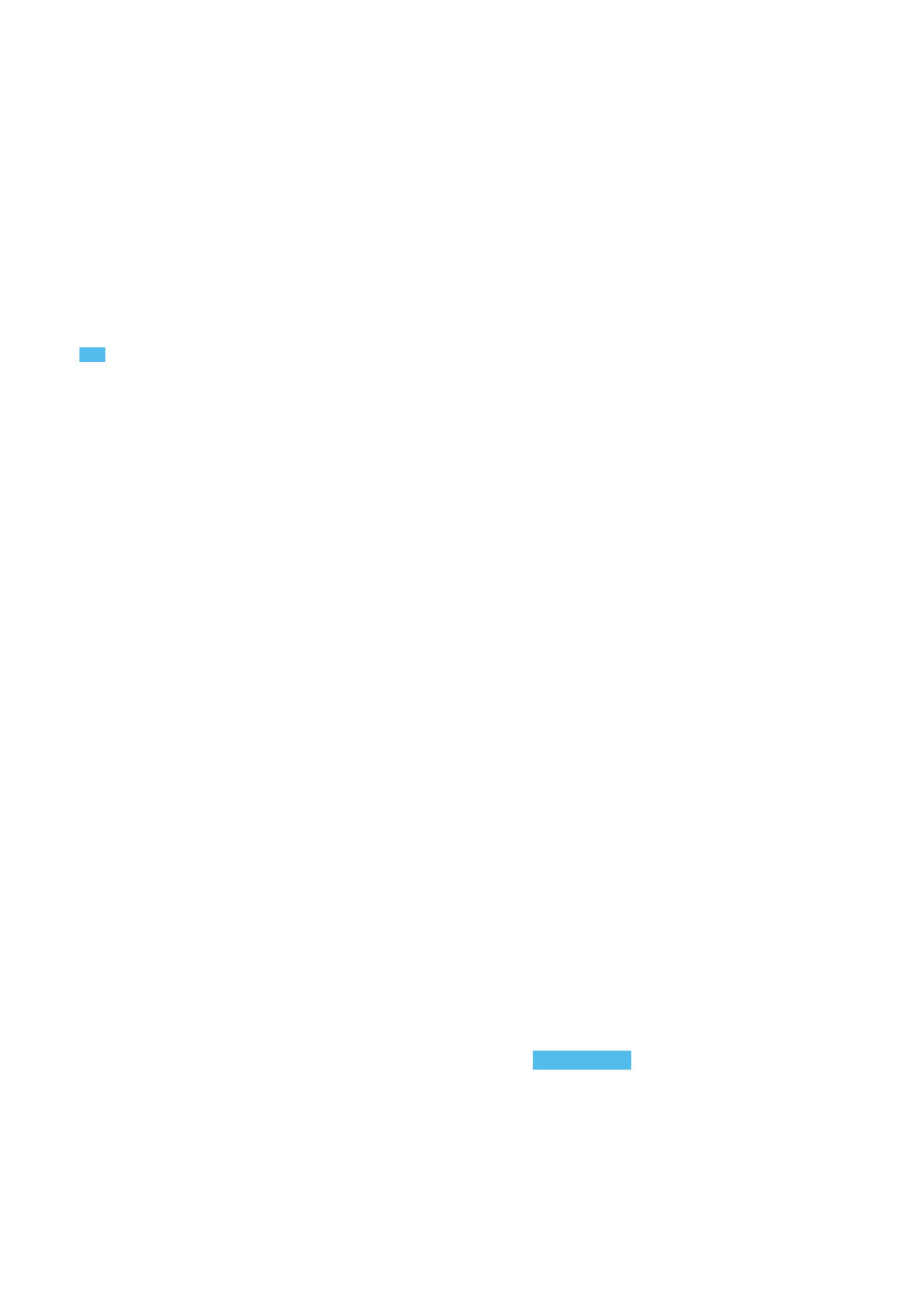<span id="page-30-0"></span>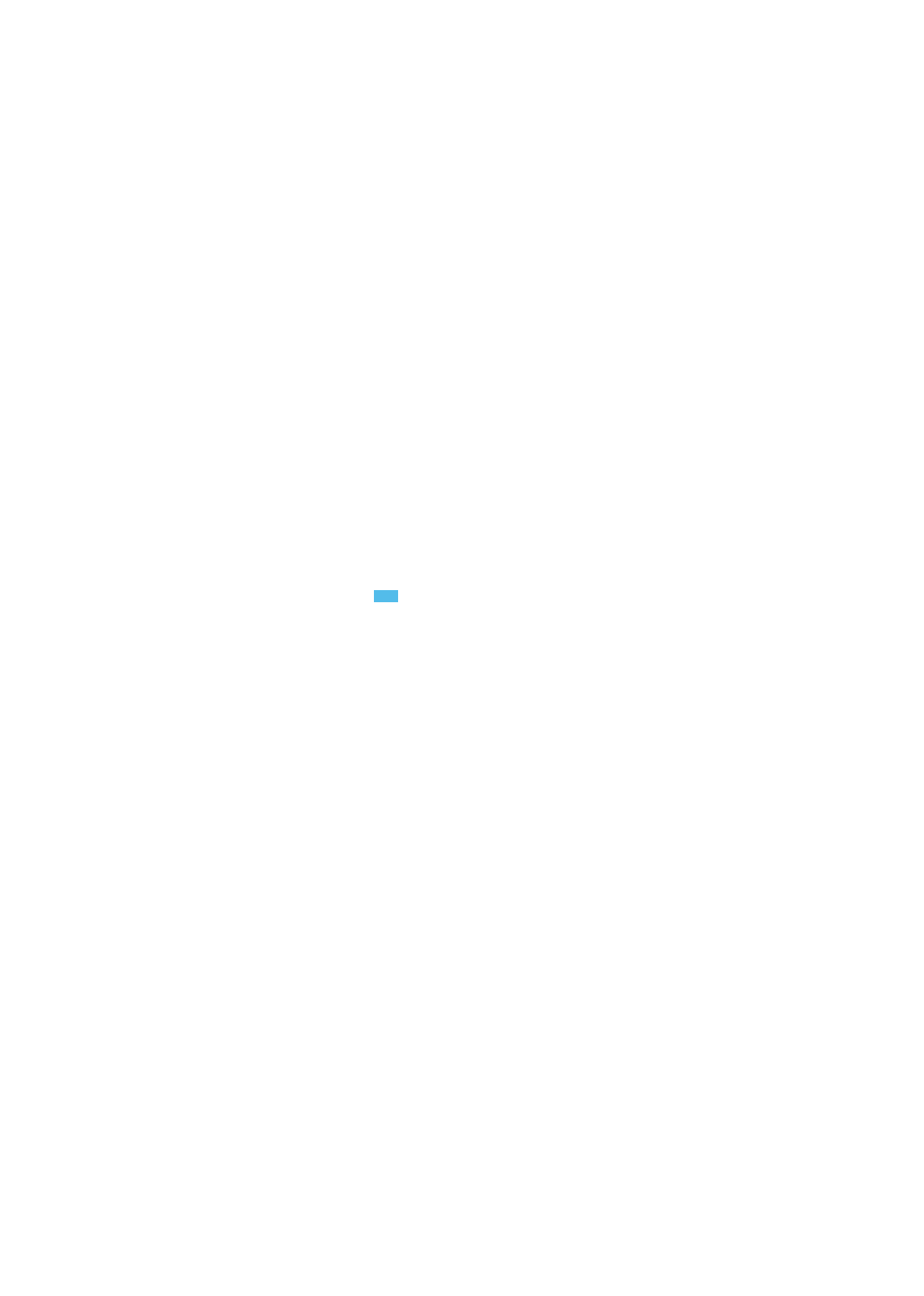# <span id="page-32-0"></span>Codice abbonamento: Codice abbonamento: 058509

#### Pag. 33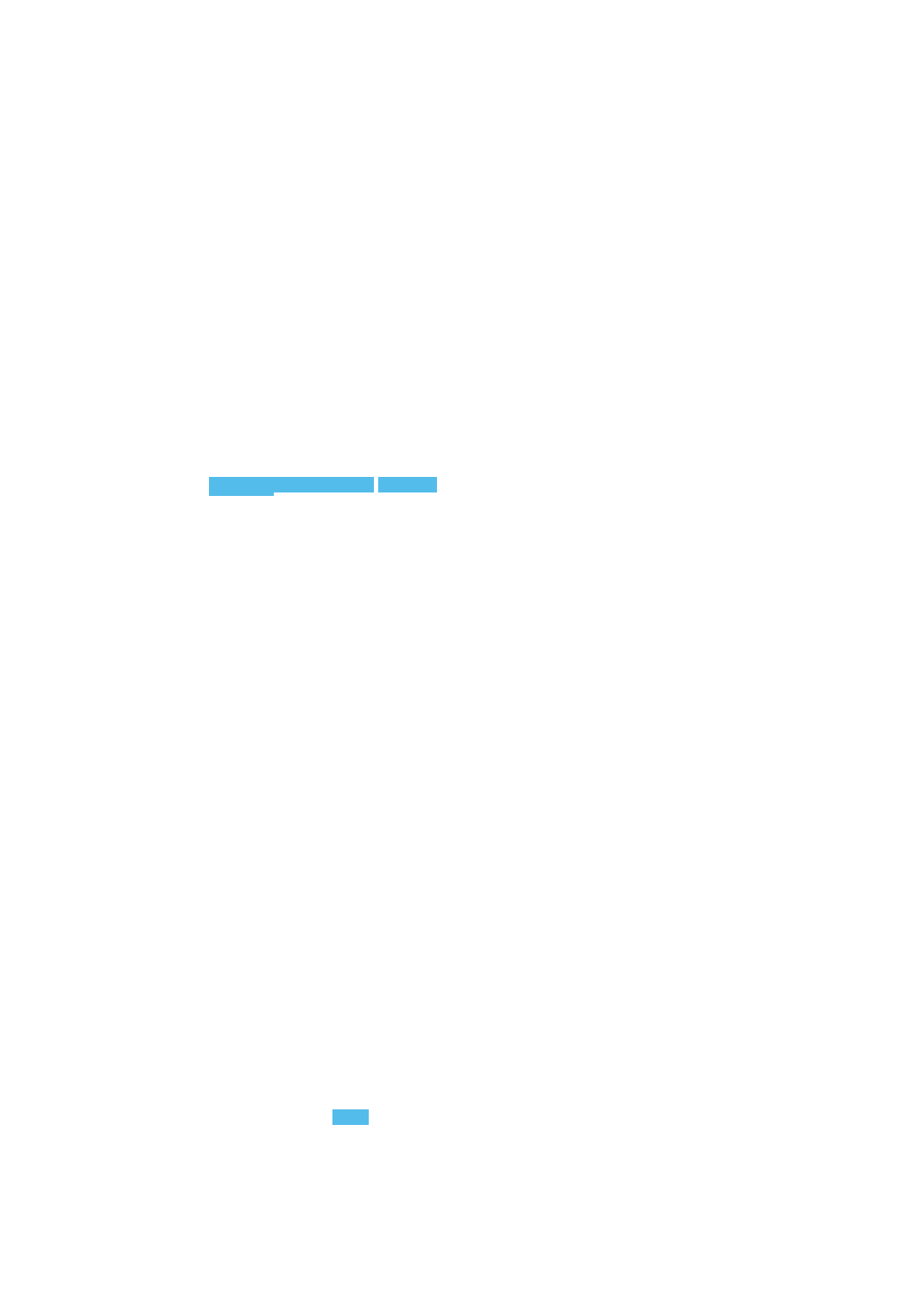<span id="page-33-0"></span>and the state of the state of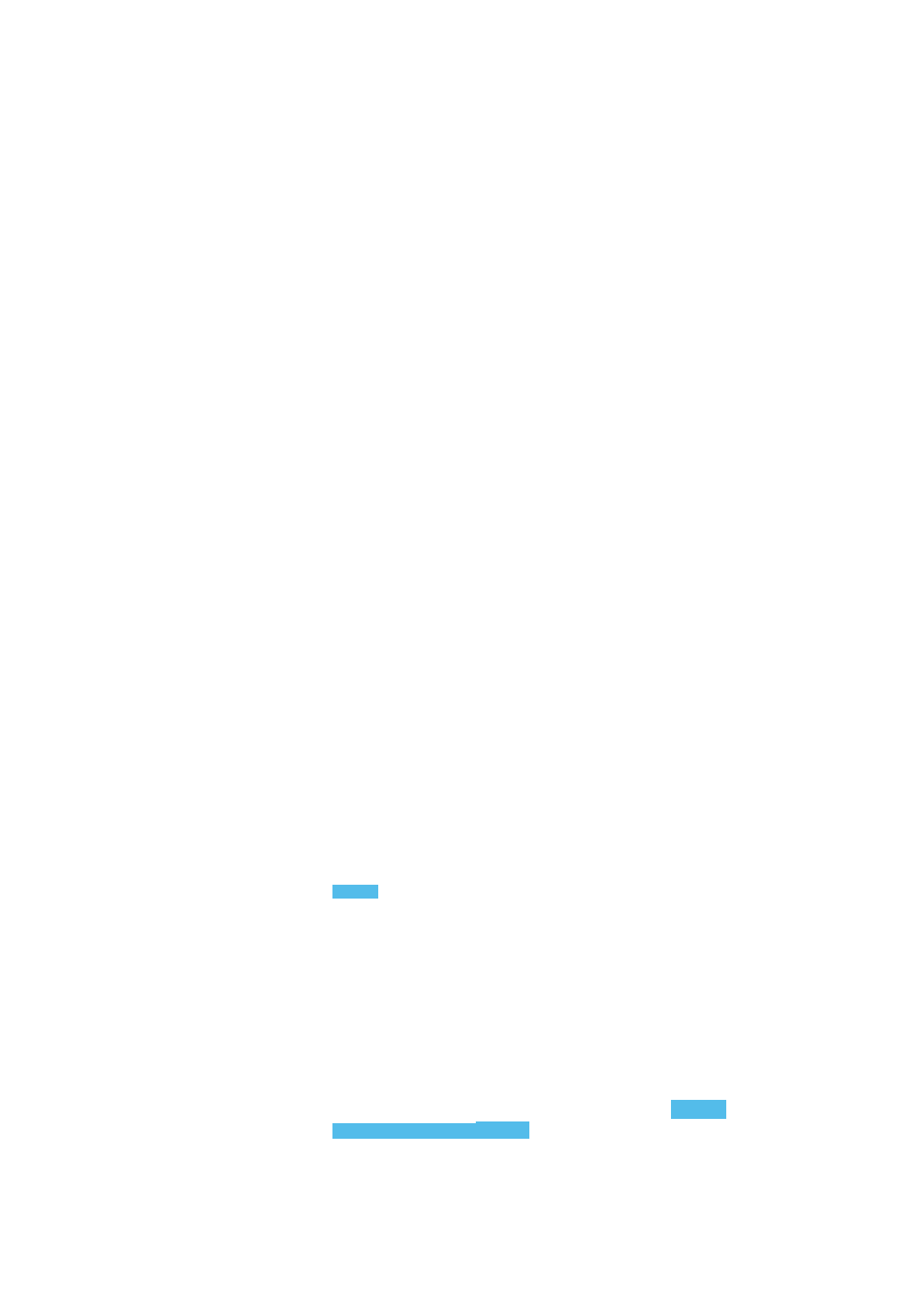Codice abbonamento: Codice abbonamento: 058509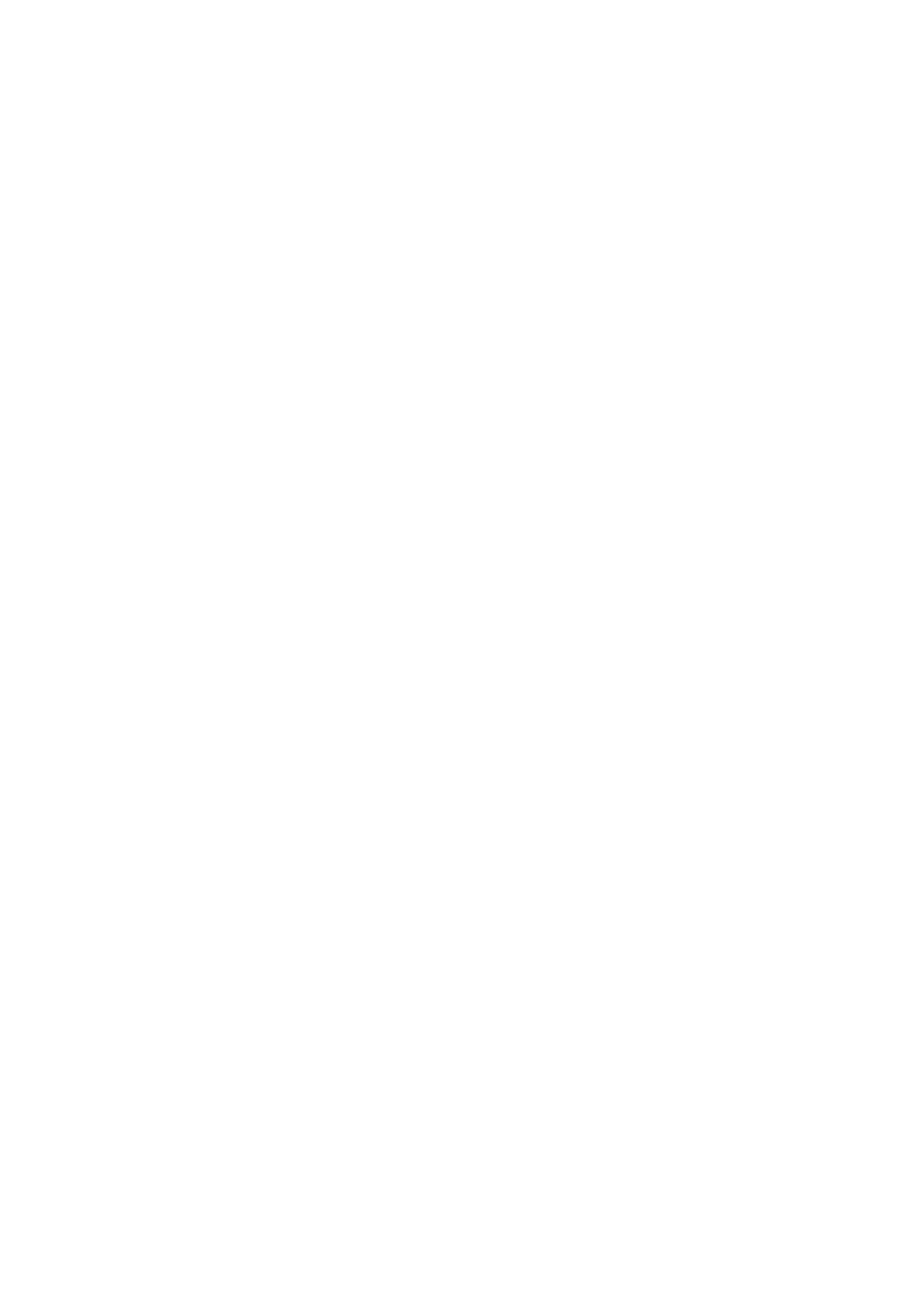<span id="page-36-0"></span>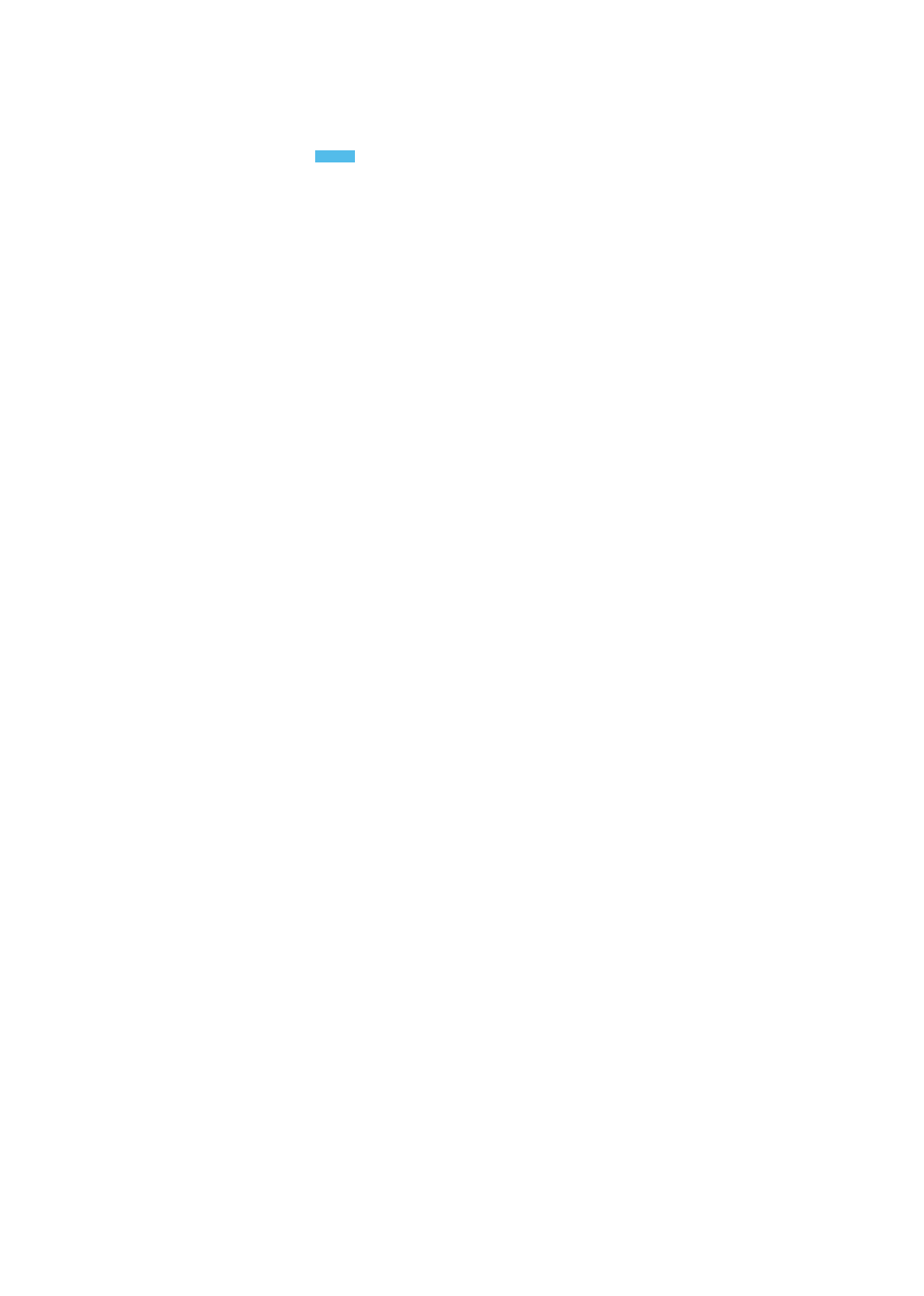<span id="page-38-0"></span>

|  | -1000 |
|--|-------|
|  |       |
|  |       |

Codice abbonamento: Codice abbonamento: 058509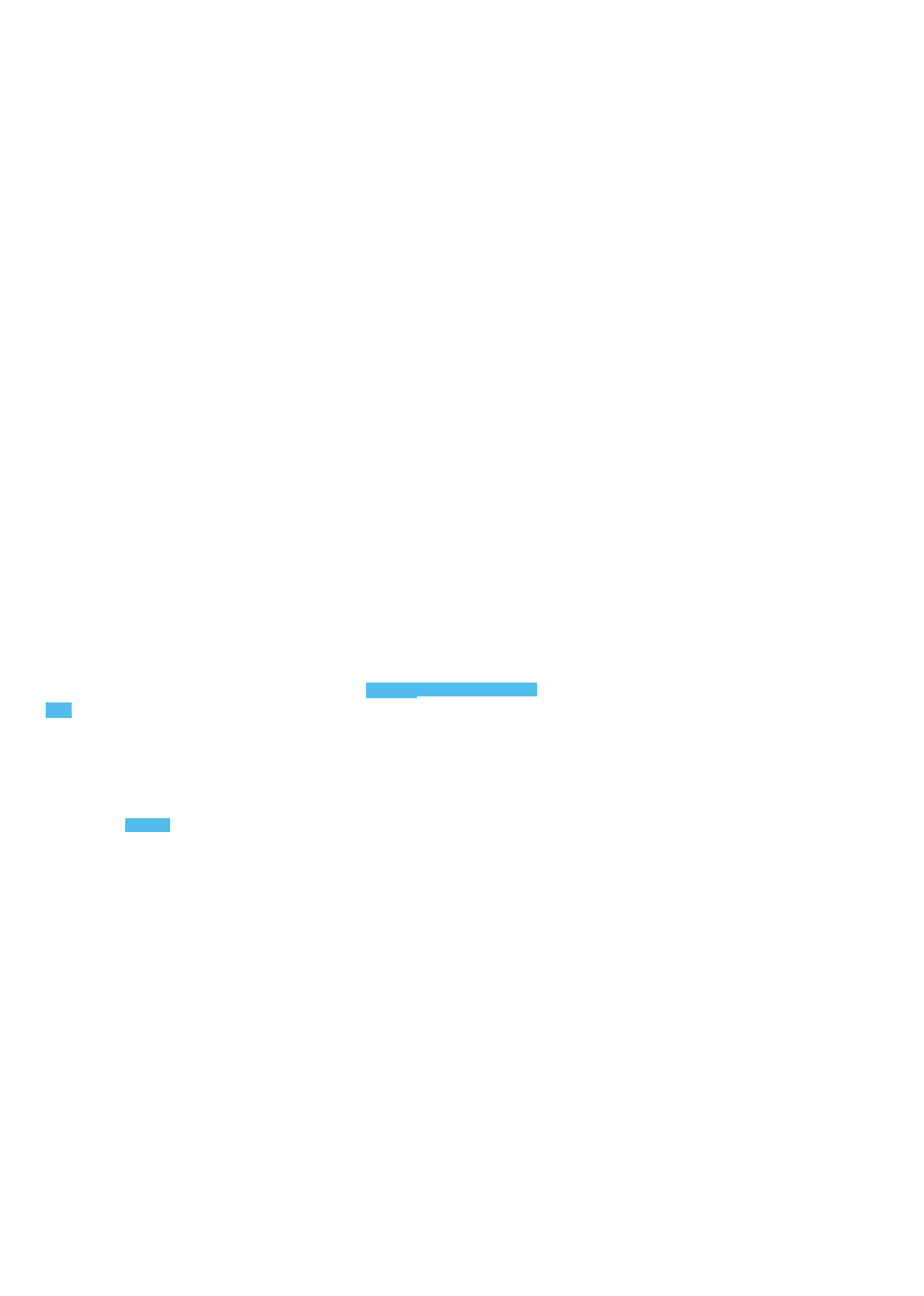Cnr - siti web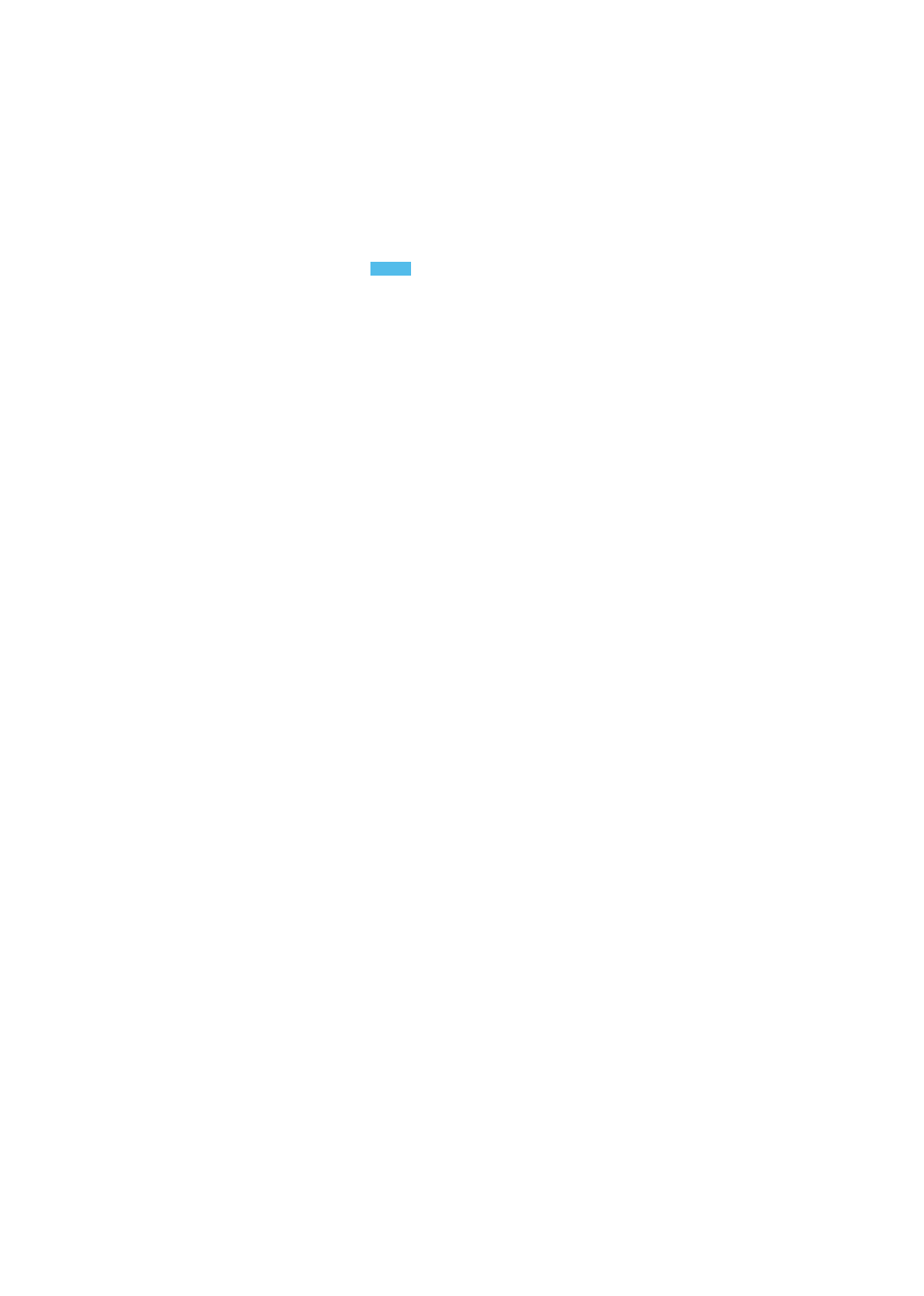<span id="page-43-0"></span>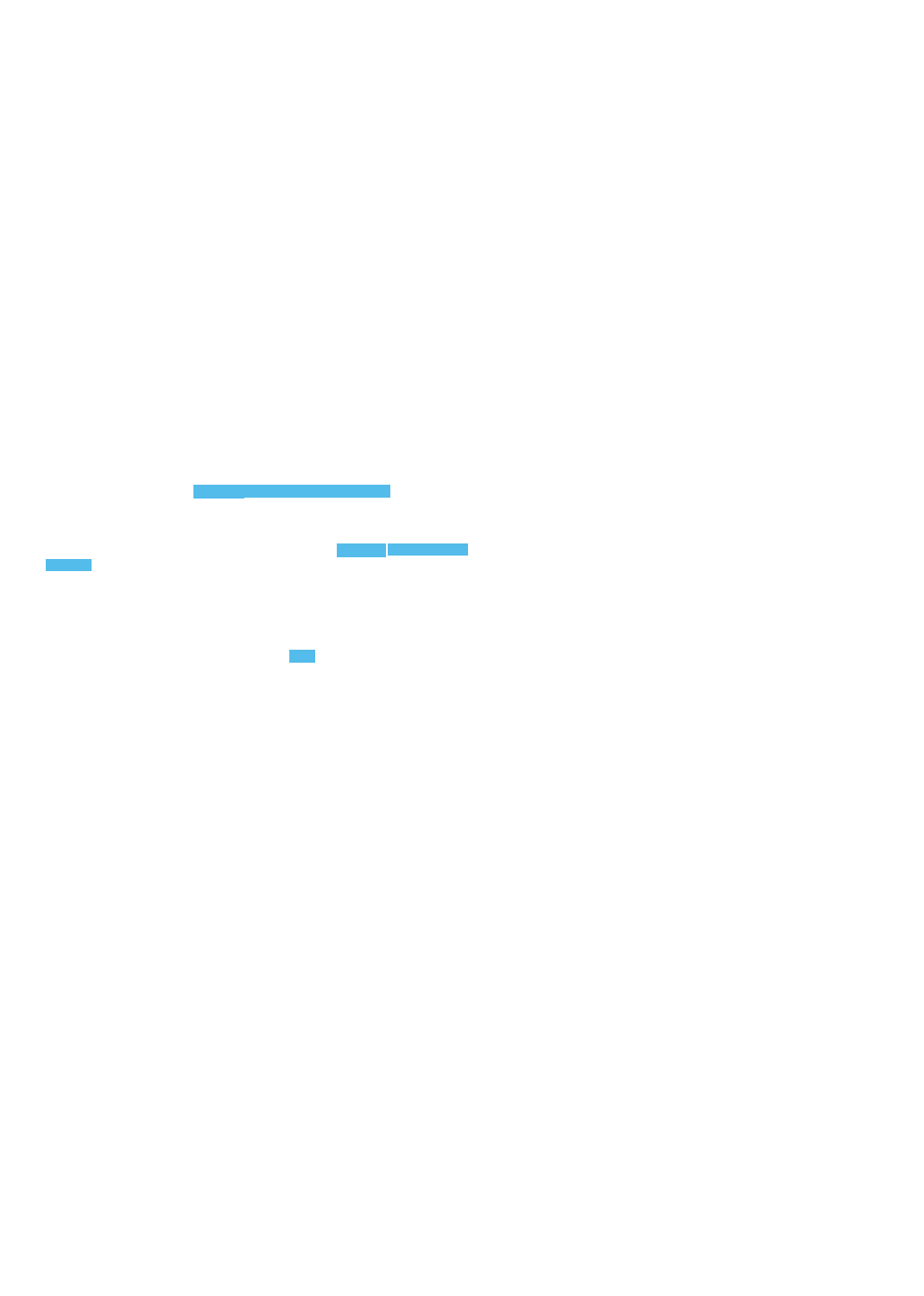<span id="page-44-0"></span>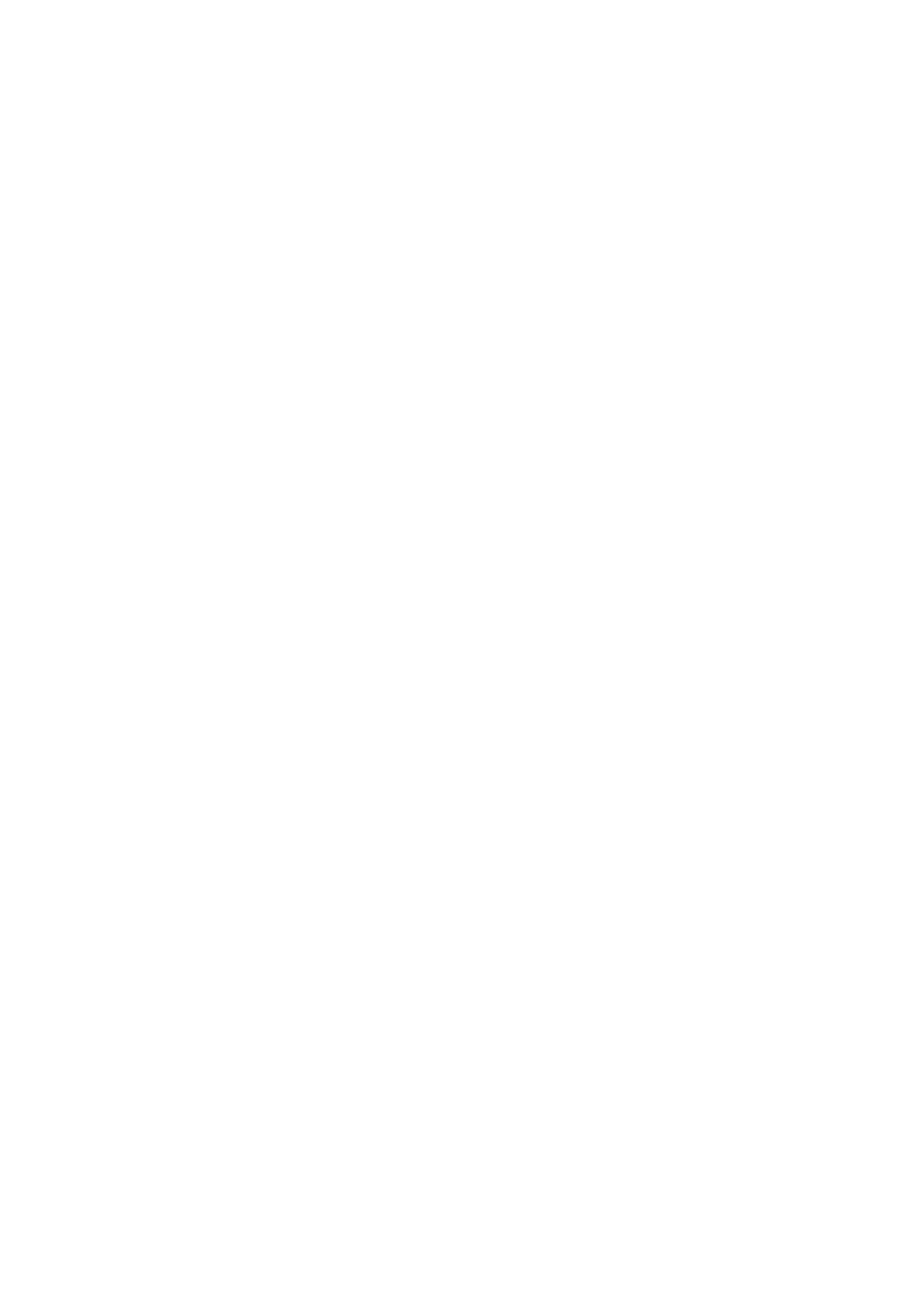<span id="page-46-0"></span>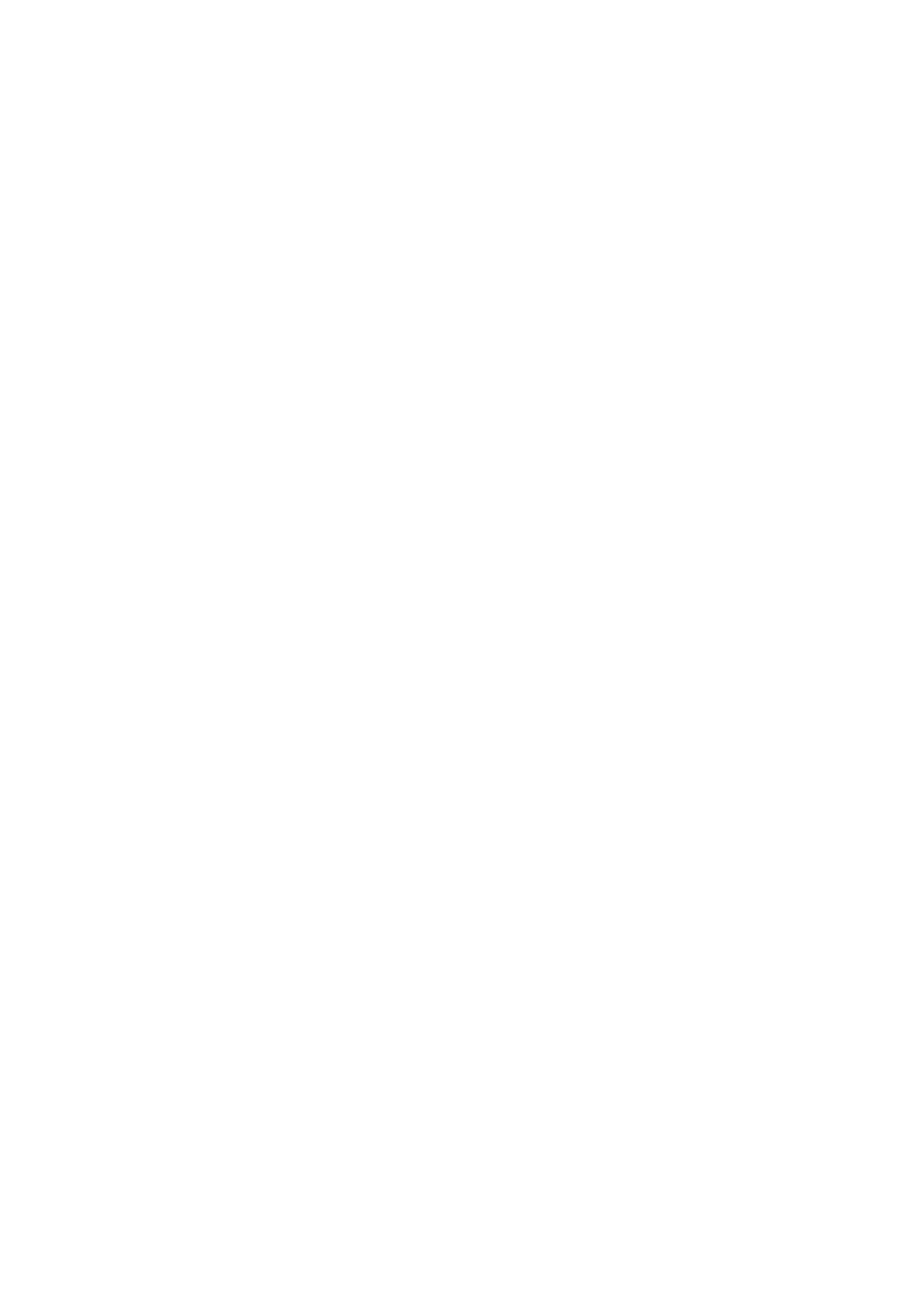<span id="page-49-0"></span>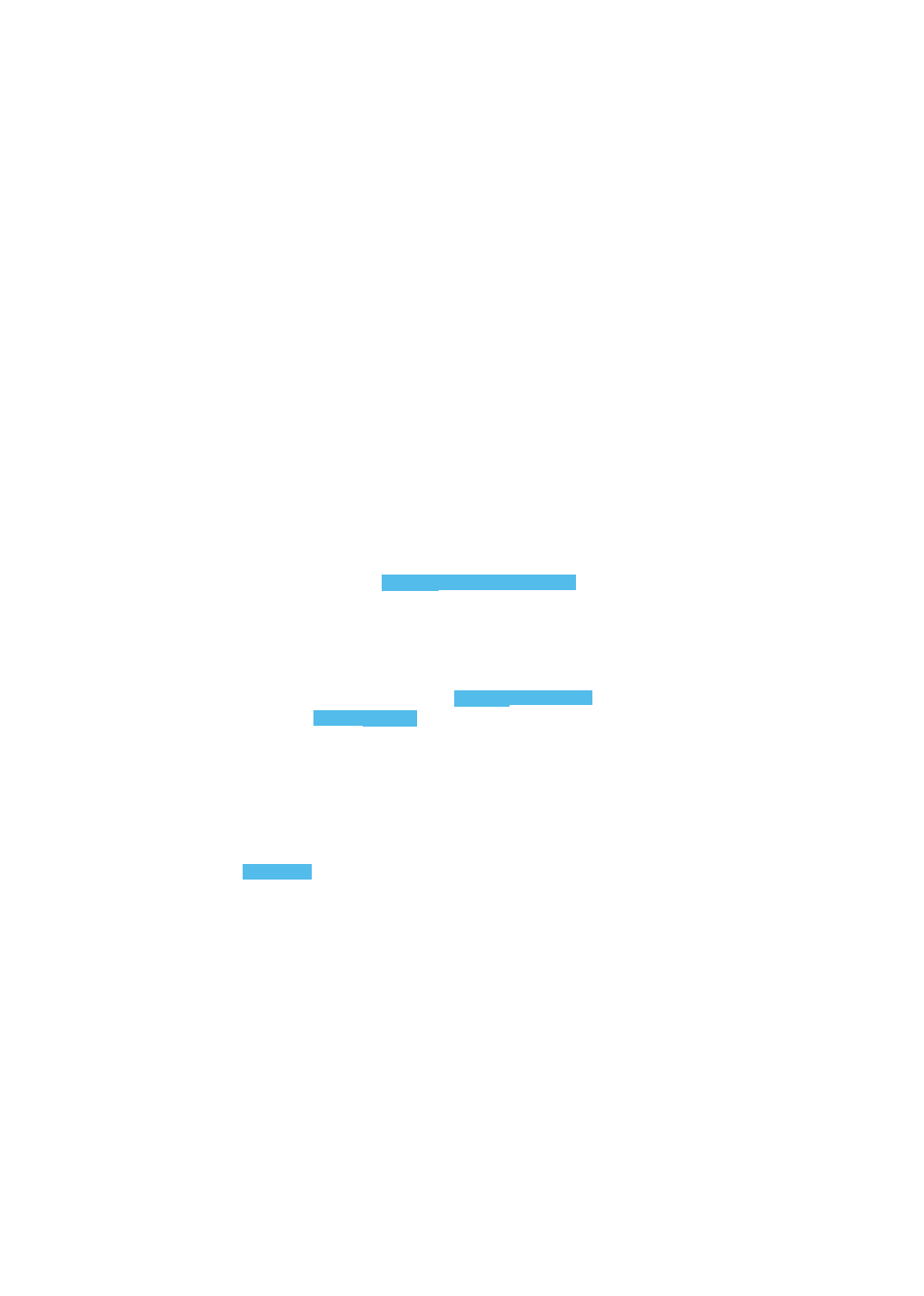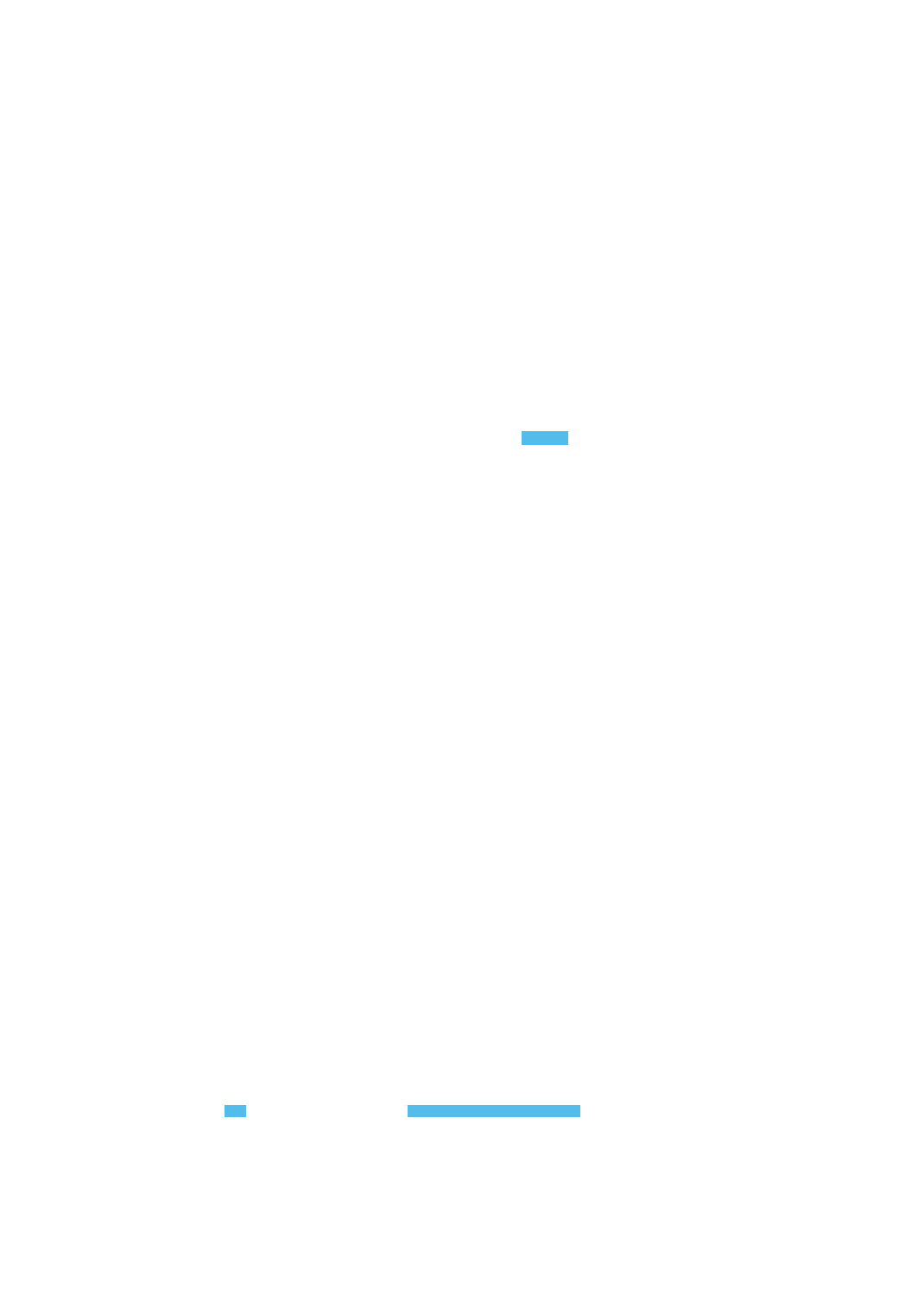<span id="page-51-0"></span>